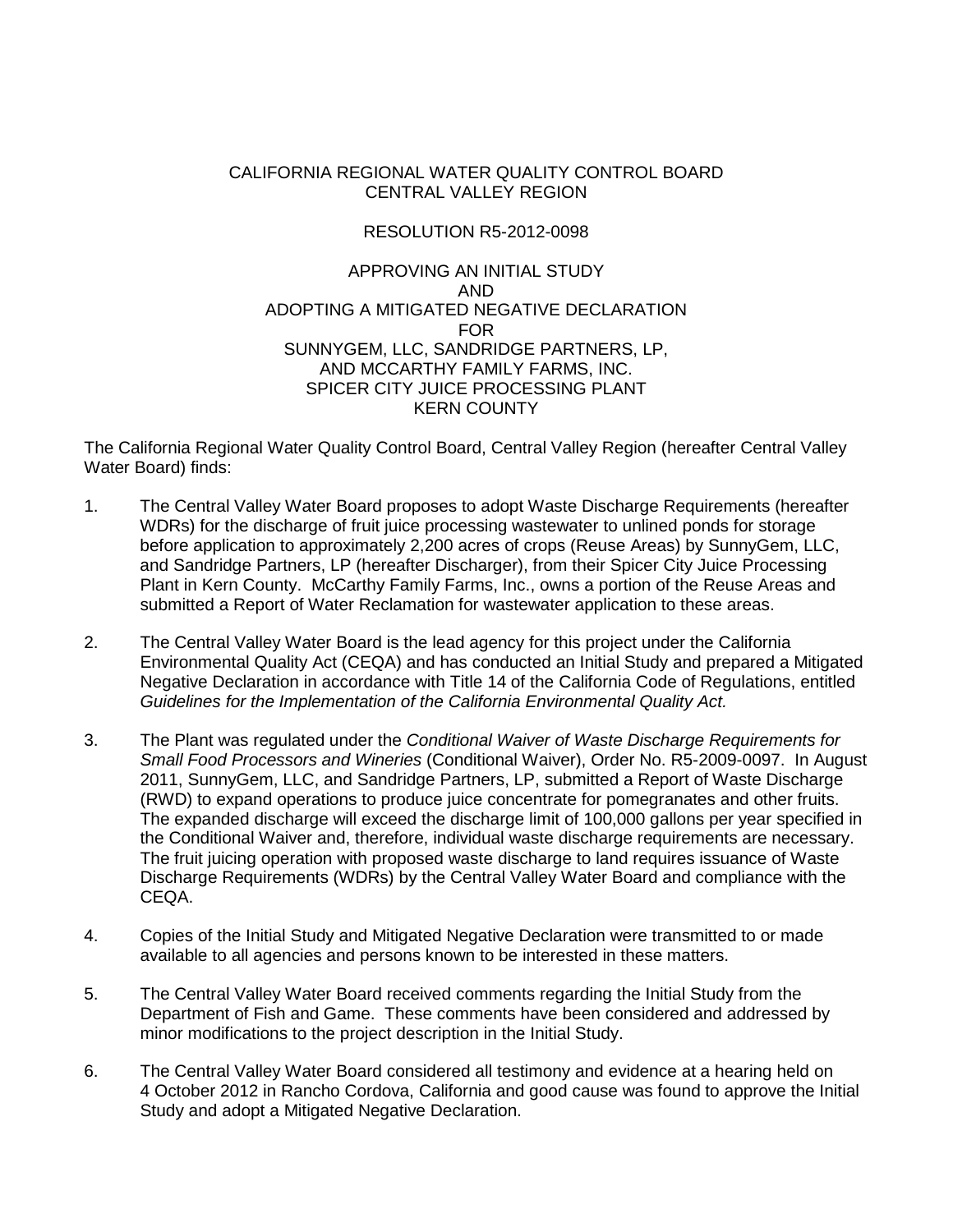RESOLUTION R5-2012-0098 SUNNYGEM, LLC, SANDRIDGE PARTNERS, LP, AND MCCARTHY FAMILY FARMS, INC. SPICER CITY JUICE PROCESSING PLANT KERN COUNTY

- 7. Central Valley Water Board staff drafted tentative Waste Discharge Requirements that incorporate the various mitigation measures described in the Initial Study as part of the project. The proposed WDRs will contain discharge prohibitions, effluent and groundwater limitations, and will be developed to protect the beneficial uses of receiving water and prevent conditions of nuisance.
- 8. Along with the WDRs, the Board will issue a Monitoring and Reporting Program that will ensure that the project will not create significant effects to the environment and that all of the mitigation measures incorporated into the WDRs will be implemented. This Monitoring and Reporting Program will therefore satisfy the requirements of Public Resources Code section 21081.6(a)(1).

**THEREFORE BE IT RESOLVED,** pursuant to Section 21080, et seq. of the California Public Resources Code, the Central Valley Water Board, after considering the entire record, including written and oral testimony at the hearing:

- 1. Approves the Initial Study and adopts the Mitigated Negative Declaration for the adoption of Waste Discharge Requirements (WDRs) for the SunnyGem, LLC, Sandridge Partners, LP, and McCarthy Family Farms, Inc., discharge of fruit juice processing wastewater from the Spicer City Juice Processing Plant.
- 2. Finds the record before the Central Valley Water Board contains no substantial evidence that a fair argument has been made that the project may have a significant effect on the environment.

I, PAMELA C. CREEDON, Executive Officer, do hereby certify the foregoing is a full, true, and correct copy of a Resolution adopted by the California Regional Water Quality Control Board, Central Valley Region on 4 October 2012.

Original signed by

PAMELA C. CREEDON, Executive Officer

Resolution Attachments: Initial Study and Mitigated Negative Declaration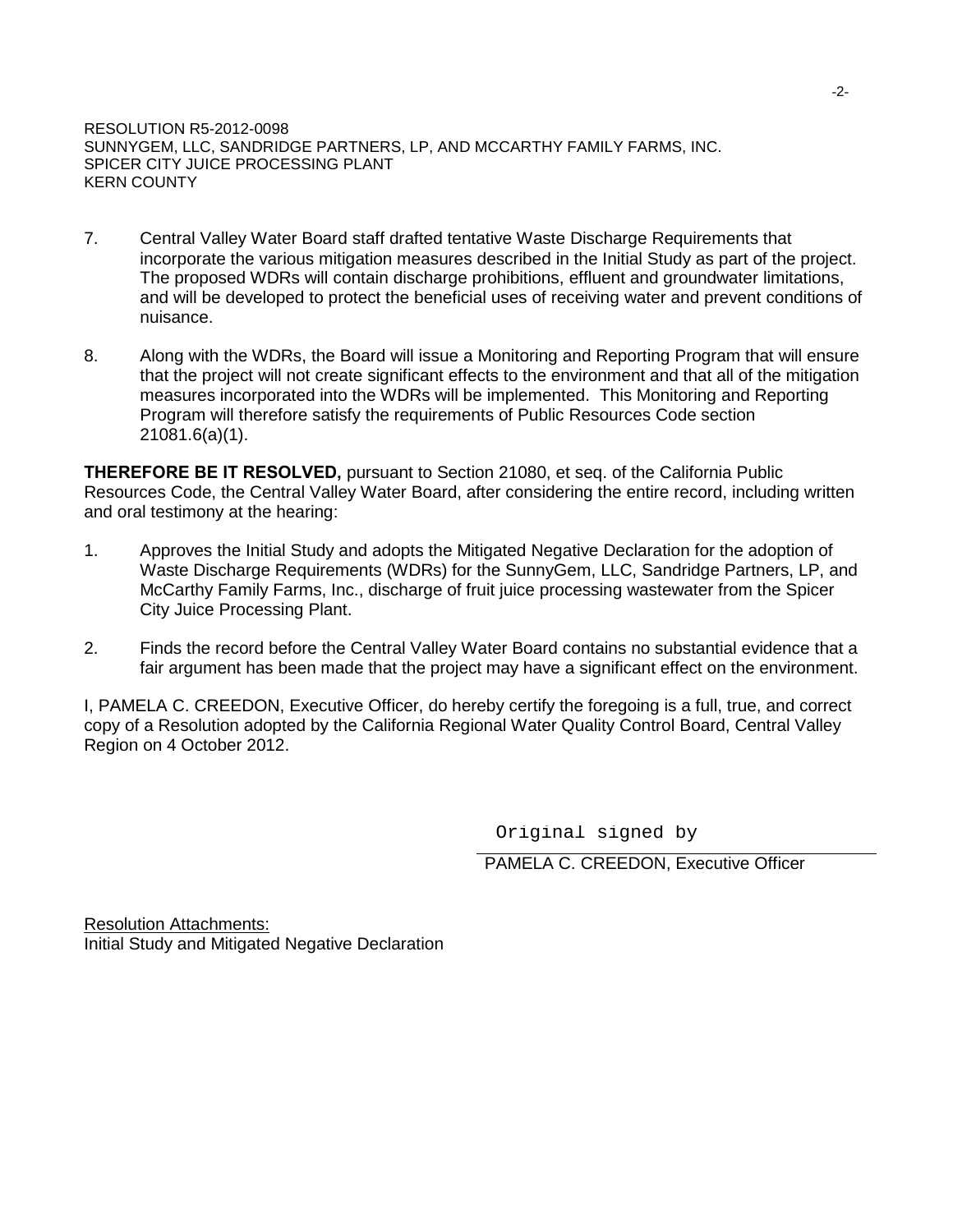#### **SUNNYGEM, LLC SANDRIDGE PARTNERS, LP MCCARTHY FAMILY FARMS, INC. SPICER CITY JUICE PROCESSING PLANT EXPANSION PROJECT**

#### **CEQA INITIAL STUDY AND MITIGATED NEGATIVE DECLARATION**

15 August 2012 (original signed 6 July 2012)

#### *Prepared and Edited by:*

CALIFORNIA REGIONAL WATER QUALITY CONTROL BOARD CENTRAL VALLEY REGION 1685 E Street Fresno, California 93706 (559) 445-5116

This document has been edited to clarify the fact that the project is not allowing new construction, which addresses a comment from the California Department of Fish and Game. No other modifications were made to this document, and no new potentially significant impacts have been identified.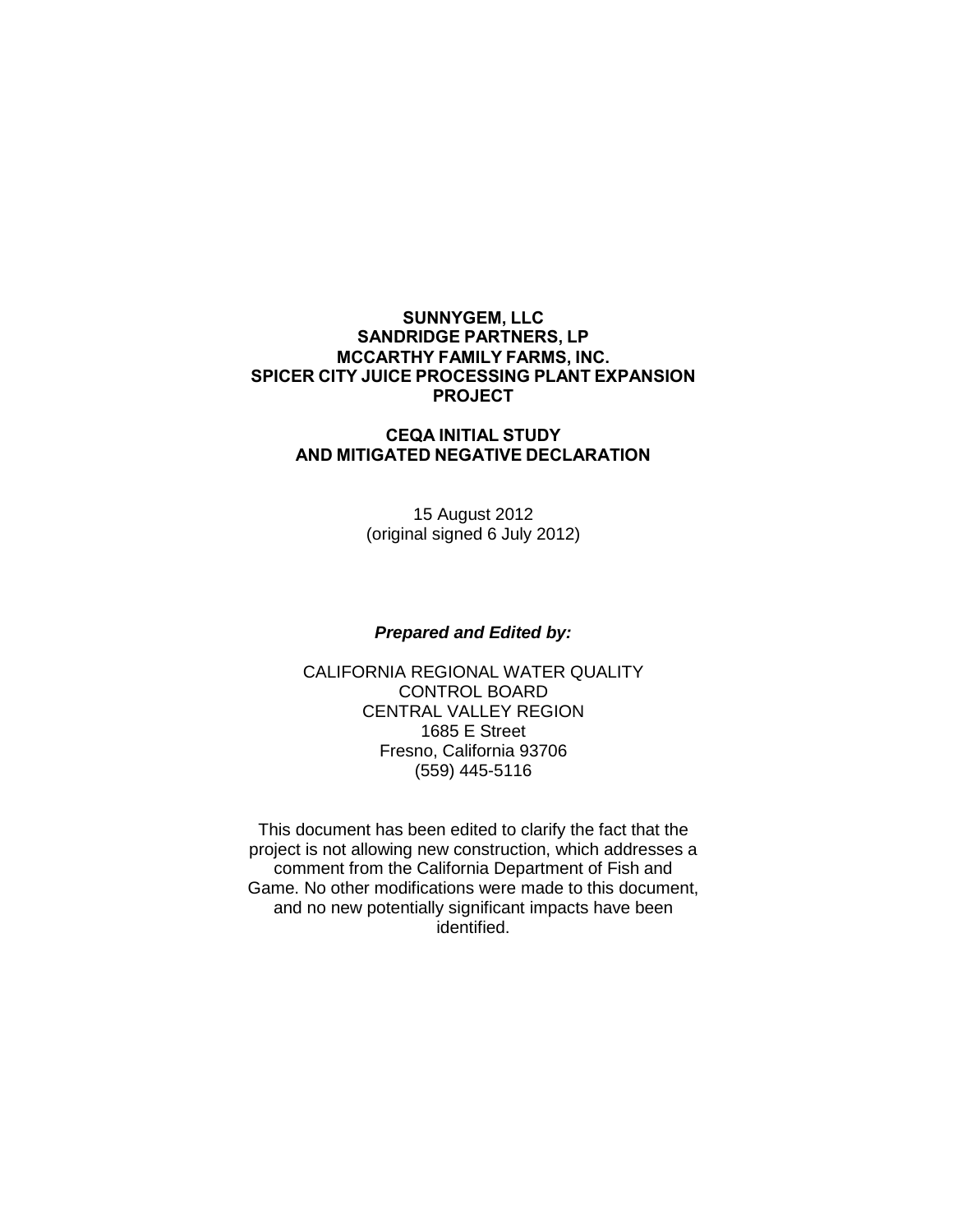# **TABLE OF CONTENTS**

| $\mathbf{L}$ |        |  |
|--------------|--------|--|
| Ш.           |        |  |
| III.         |        |  |
| IV           |        |  |
| V.           |        |  |
| VI.          |        |  |
| VII.         |        |  |
| VIII.        |        |  |
| IX.          |        |  |
| Χ.           |        |  |
| XI.          | NOISE. |  |
| XII.         |        |  |
| XIII.        |        |  |
| XIV.         |        |  |
| XV.          |        |  |
| XVI.         |        |  |
| XVII.        |        |  |
|              |        |  |
|              |        |  |
|              |        |  |

# **FIGURES**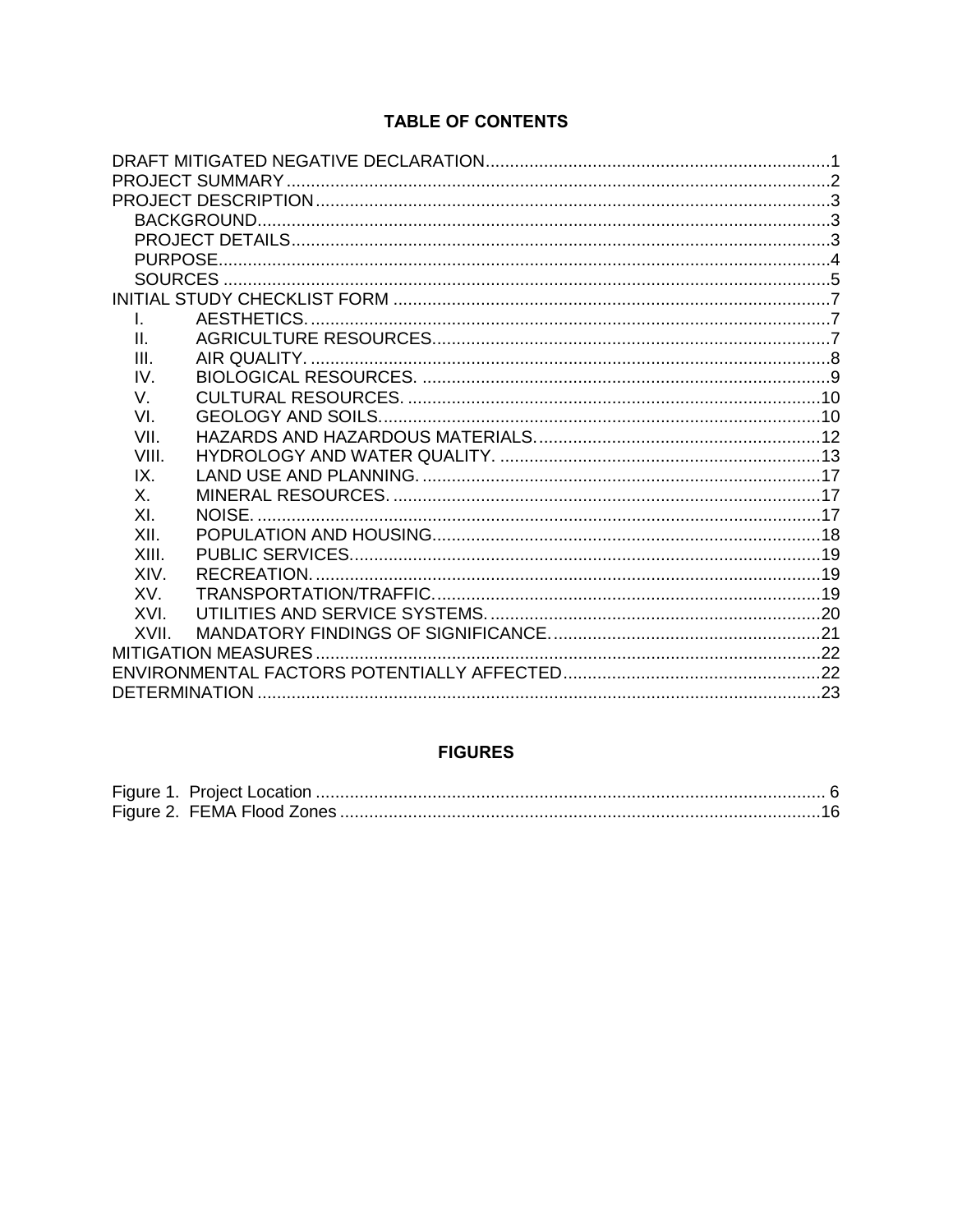#### **MITIGATED NEGATIVE DECLARATION**

Project Title. Spicer City Juice Processing Plant Expansion Project

Project Location. The Spicer City Juice Processing Plant (Plant) is at 23145 Lerdo Highway between Buttonwillow and Lost Hills in Kern County. The Plant and wastewater discharge areas are adjacent to Main Drain.

Summary Description of Project. The Plant seasonally produces fruit juice concentrate from pomegranates. The proposed expansion would allow the Plant to process juice from other fruits and operate most of the year, increasing wastewater flows from under 0.1 million gallons per year to as much as 6.7 million gallons per year. The associated wastewater discharge would be to unlined ponds prior to 2,200 acres of cropped application area (Reuse Area).

Mitigation Measures. The project as proposed would potentially have adverse environmental impacts (see Initial Study Checklist Item VIII a)). The Waste Discharge Requirements would implement the following measures to mitigate the potential impacts:

- 1. A limit on the monthly average wastewater flow to no more than 38,500 gallons per day and the maximum daily flow to no more than 500,000 gallons per day.
- 2. The concentration of dissolved oxygen in the wastewater ponds must not fall below 1.0 mg/L. Pond freeboard of at least 2 feet must be maintained, plus sufficient additional freeboard in October to store wastewater in addition to wet season rainfall.
- 3. Wastewater application to the Reuse Area must be consistent with agronomic rates and discharge to any portion of the Reuse Area where soil is saturated will be prohibited.
- 4. Solids produced at the Plant must be properly managed and disposed of.
- 5. Within 180 days of adoption of the Waste Discharge Requirements, the project proponent must have prepared and begun implementation of a salinity source control plan.

Findings. It is hereby determined that, based on information contained in the attached Initial Study, the project would not have a significant adverse effect on the environment. The mitigation measures above are necessary to avoid or reduce to a less-than-significant level the project's potential significant effects on the environment. These mitigation measures are hereby incorporated and fully made part of this Draft Mitigated Negative Declaration. The project proponent has hereby agreed to incorporate as part of the project and implement each of the identified mitigation measures, which would be adopted as part of the proposed tentative Waste Discharge Requirements.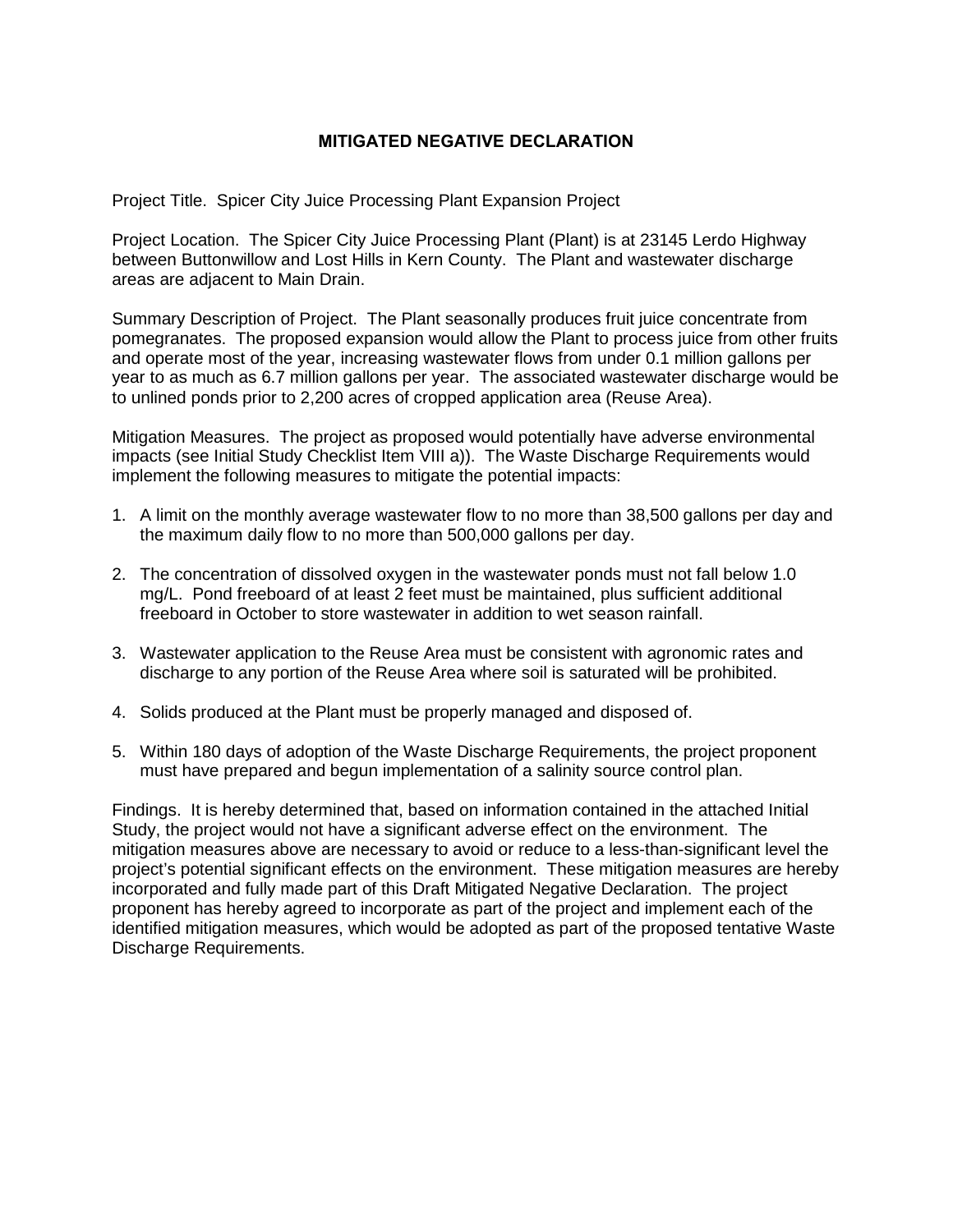#### **PROJECT SUMMARY**

1. Project title:

Spicer City Juice Processing Plant Expansion Project

2. Lead agency name and address:

Regional Water Quality Control Board, Central Valley Region 1685 E Street Fresno, California 93706 (559) 445-5116 FAX: (559) 445-5910

- 3. Contact person and phone number: Mr. Steve Popenoe, (559) 444-2418
- 4. Project location:

The Spicer City Juice Processing Plant (Plant) is at 23145 Lerdo Highway between Buttonwillow and Lost Hills in Kern County. The 45-acre Plant property is the quartermile-wide area bounded by Main Drain Road (adjacent to Main Drain) to the north and east and Lerdo Highway to the south. The discharge areas (Reuse Areas) span 10 parcels for a total of about 2,200 acres in Sections 3, 4, 5, 8, 9, 15, 16, and 21 T.28S. R.22E., M.D.B.&M.

5. Project sponsor's name and address:

SunnyGem, LLC 500 North F Street Wasco, CA 93280

Sandridge Partners, LP 920 West Fremont Avenue Sunnyvale, CA 94087

McCarthy Family Farms, Inc. P.O. Box 80727 Bakersfield, CA 93308

6. General plan designation: Intensive Agriculture

#### 7. Zoning:

Exclusive Agriculture (A), minimum 20 acres

#### 8. Description of project:

The Plant seasonally produces fruit juice concentrate from pomegranates. Process wastewater at the Plant consists of evaporator condensate, plant cleaning wash water, non-contact cooling water, and boiler blowdown. Discharge from the Plant has been regulated by a conditional general waiver for small food processing facilities, but the proposed expansion makes it too large to be covered. The proposed expansion would allow the Plant to process juice from other fruits and operate most of the year, increasing wastewater flows from under 0.1 million gallons per year to as much as 6.7 million gallons per year. The associated wastewater discharge would be to unlined ponds prior to reuse for irrigation of about 2,200 acres of crops.

9. Surrounding land uses and setting:

Surrounding land is used for farming. Crops include pomegranate, alfalfa, and cotton. The properties are adjacent to agricultural irrigation and drainage canals, including West Side Canal, East Side Canal, and Main Drain.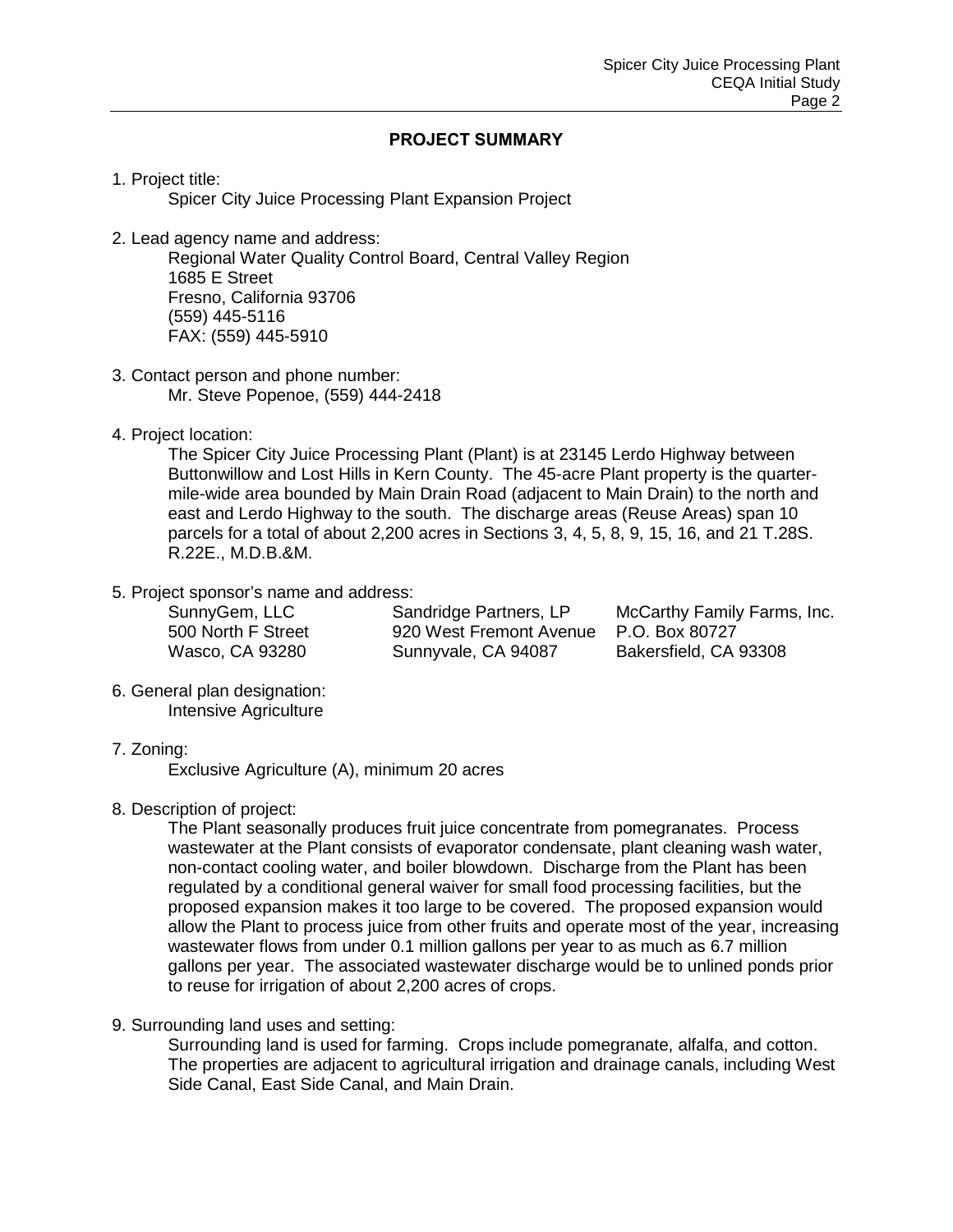10. Other public agencies whose approval is required:

None required. The Central Valley Regional Water Quality Control Board will act as the lead agency as it is preparing Waste Discharge Requirements to regulate the discharge of wastewater to land.

#### **PROJECT DESCRIPTION**

SunnyGem, LLC (SunnyGem) and Sandridge Partners, LP (Sandridge) jointly own and operate the Spicer City Juice Processing Plant (Plant) at 23145 Lerdo Highway between Buttonwillow and Lost Hills in Kern County. The Plant produces fruit juice and discharges process wastewater to land. McCarthy Family Farms, Inc., (McCarthy Farms) owns some of the land proposed for wastewater application.

The 45-acre Plant property (APN 086-080-03) is the quarter-mile-wide area bounded by Main Drain Road (adjacent to Main Drain) to the north and east and Lerdo Highway to the south. The discharge areas (Reuse Areas) span 10 parcels (see Figure 1 for parcel numbers) for a total of about 2,200 acres in Sections 3, 4, 5, 8, 9, 15, 16, and 21 T.28S. R.22E., M.D.B.&M. The Reuse Area is bounded by Delfino Road to the north and just past Vlansik Road to the south. North of Cord Road, the Reuse Area is bounded by Main Drain to the west and the East Side Canal to the east. South of Cord Road, the Reuse Area is bounded by the West Side Canal to the west and Main Drain Road to the east.

#### **BACKGROUND**

Since December 2009, the Plant is currently regulated under the *Conditional Waiver of Waste Discharge Requirements for Small Food Processors and Wineries* (Conditional Waiver), Order No. R5-2009-0097. In August 2011, the project proponent submitted a Report of Waste Discharge (RWD) to expand operations to produce juice concentrate from other fruits, in addition to pomegranate juice. The expanded discharge exceeds the discharge limit of 100,000 gallons per year specified in the Conditional Waiver.

The proposed expansion of the discharge of wastewater to land requires Waste Discharge Requirements (WDRs) pursuant to California Water Code Section 13263. The Central Valley Regional Water Quality Control Board (Central Valley Water Board) action to adopt WDRs regulating this proposed discharge requires a California Environmental Quality Act (CEQA) determination. The Central Valley Water Board will act as the lead agency in certification of the final environmental document prior to its adoption of WDRs.

Pursuant to the CEQA requirement for the lead agency to informally consult with responsible agencies (Pub. Res. Code, § 15063, sudb. (g).), staff contacted the Department of Fish and Game and the Kern County Environmental Health Services Department prior to preparation of this Initial Study. Neither agency anticipates significant adverse environmental impacts to result from the project and did not recommend preparation of an Environmental Impact Report.

#### **PROJECT DETAILS**

Process wastewater at the Plant consists of evaporator condensate, plant cleaning wash water, non-contact cooling water, and boiler blowdown. According to the RWD, excellent quality evaporator condensate would make up 85 percent of the process wastewater. Though all modifications to the Plant area are complete, including construction of new evaporator facilities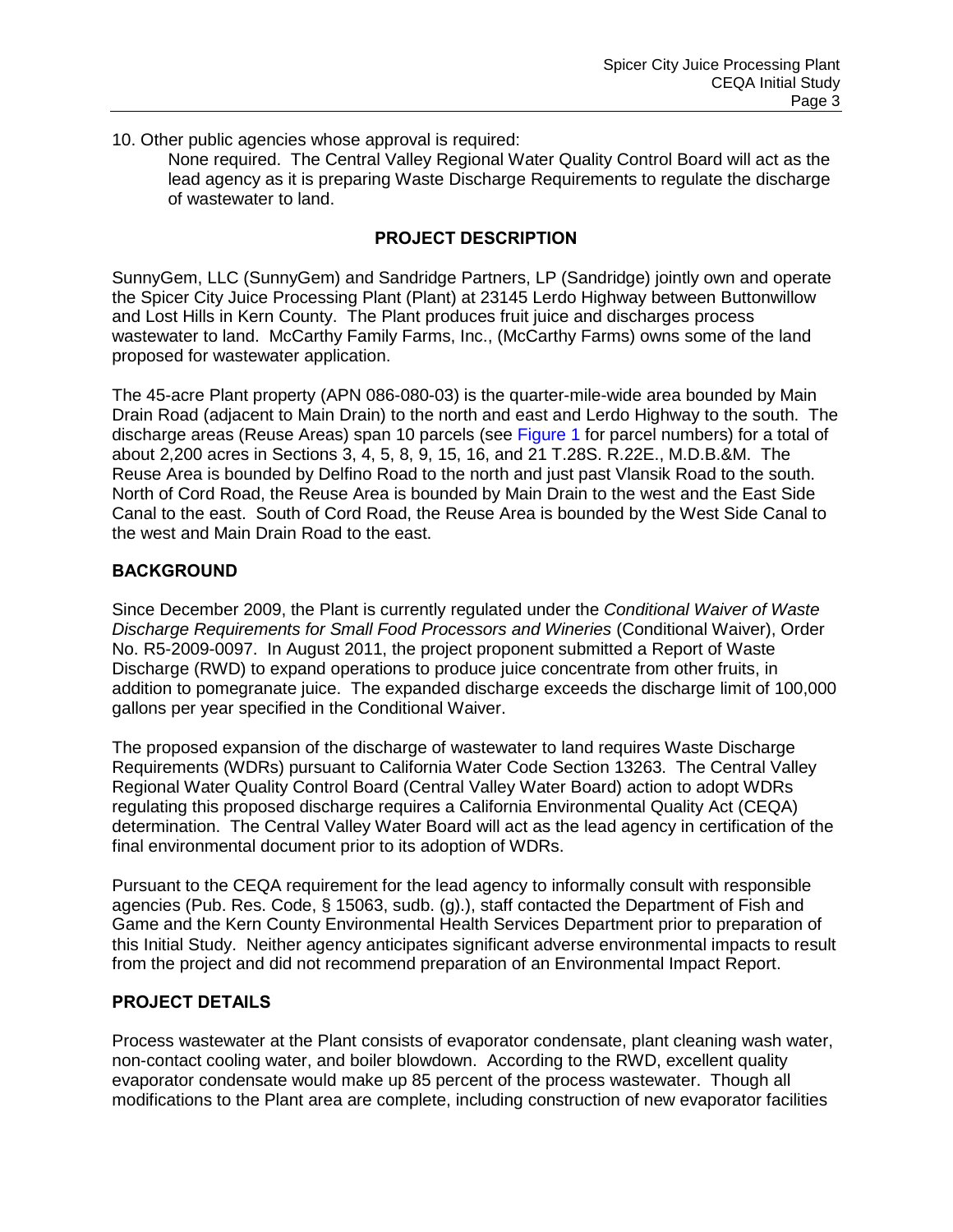and unlined ponds, the Plant as described is not yet in operation. The RWD presents analytical data for the evaporator condensate and plant cleaning operations at a similar facility and estimates the quality of the combined waste stream. The discharge is generally expected to be better quality than the water supply for the Plant and better than receiving water quality, which nearby groundwater wells and tile drainage samples show is very poor quality.

According to the RWD, the average daily flow would be about 38,500 gallons per day (gpd) and the maximum annual flow at full capacity would be about 6.7 million gallons (based on future projections for year-round operation). The RWD proposes a maximum daily discharge of 500,000 gallons to the Reuse Area based on a 3.5 week accumulation of wastewater to accommodate reduced winter irrigation requirements.

Wastewater generated at the Plant would be collected and run through parabolic filter screens to remove solids and then discharged to two unlined settling/storage ponds. According to the RWD, the ponds have a combined storage capacity of approximately 3.8 million gallons with two feet of freeboard. Solids including skins, pulp, and other organic waste would be collected and transported off-site for use as cattle feed.

The wastewater in the ponds would be blended with irrigation water and used to irrigate crops on approximately 2,200 acres of farmland. Sandridge Partners, LP owns about 1,140 acres of the Reuse Area and McCarthy Farms owns about 710 acres. The current discharge is to 280 acres of almonds.

The blended water would be applied to the fields via drip, sprinkler, or flood irrigation depending on the type of crops being grown. Crops grown in the Reuse Area include field crops such as grains and alfalfa as well as pistachio and pomegranate trees. The project proponents plan to replace the majority of the field crops with pistachio and pomegranate trees. According to the water balance provided in the RWD, the process wastewater would supply less than 10 percent of crop water requirements.

#### **PURPOSE**

Section 15063 of the CEQA Guidelines provides for preparation of Initial Studies. The purpose of an Initial Study is to:

- 1. Provide the lead agency with information to use as the basis for deciding whether to prepare an Environmental Impact Report (EIR) or Negative Declaration.
- 2. Enable an applicant or lead agency to modify a project, mitigating adverse impacts before an EIR is prepared, thereby enabling a project to qualify for a Negative Declaration.
- 3. Assist in the preparation of an EIR, if one is required.
- 4. Facilitate environmental assessment early in the design of a project.
- 5. Provide documentation of the factual basis for the finding in a Negative Declaration that a project will not have a significant effect on the environment.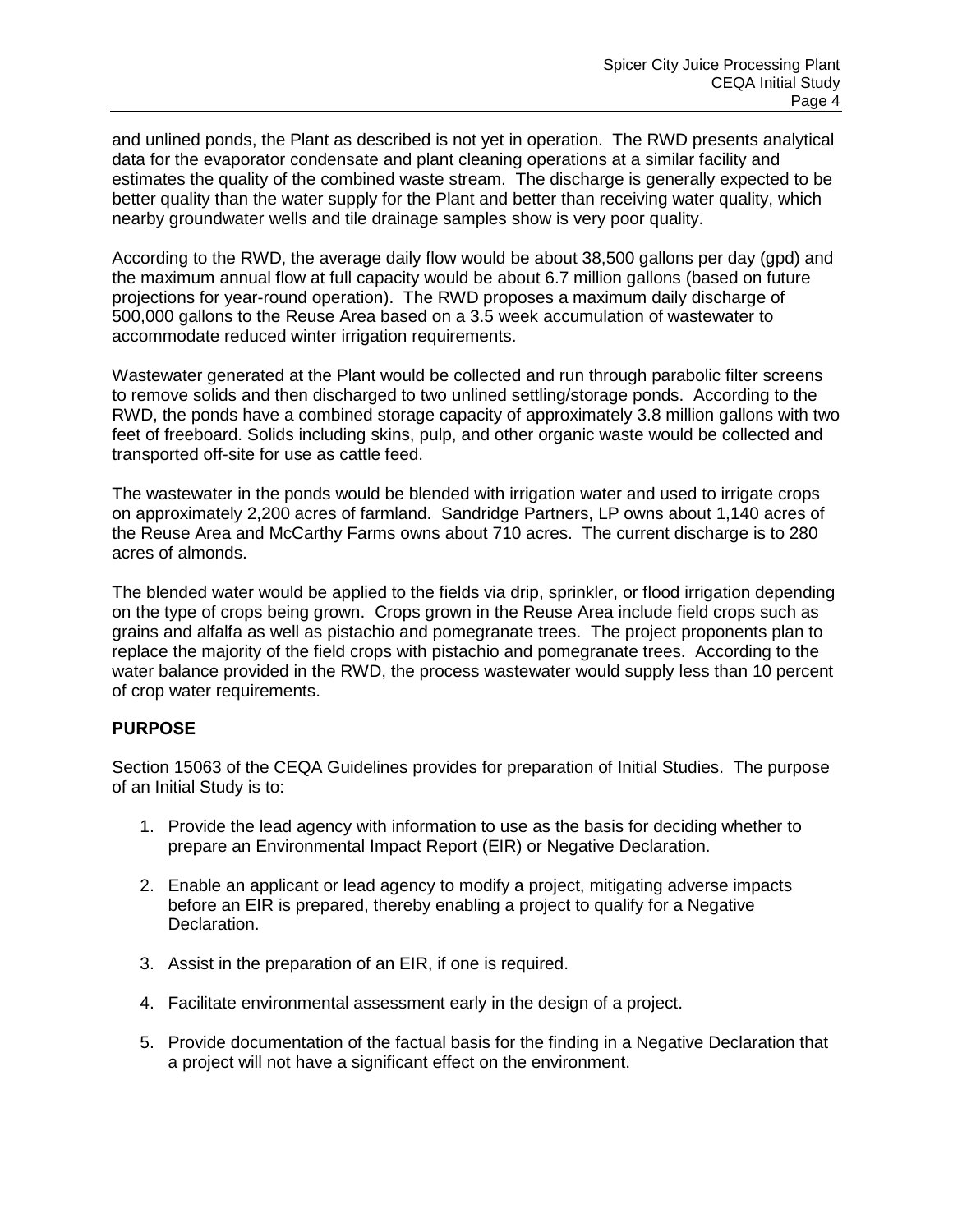- 6. Eliminate unnecessary EIRs.
- 7. Determine whether a previously prepared EIR could be used with the project.

#### **SOURCES**

The primary source of information for this Initial Study is the Report of Waste Discharge and monitoring data collected from operation of the existing Plant and similar facilities. The monitoring reports and Report of Waste Discharge are part of public record and are available for review at the Central Valley Water Board's offices (address below).

California Regional Water Quality Control Board Central Valley Region 1685 E Street Fresno, California 93706

Other sources of information include informal consultation with other agencies and published data. Staff contacted the California Department of Fish and Game (Annee Ferranti, personal communication, 18 May 2012), Kern County Environmental Health Services Department (Amy Rutledge, personal communication, 10 May 2012) and the Kern County Roads Department (Pat Ebel, personal communication, 25 May 2012).

The Initial Study also refers to information from public earthquake hazard maps (United States. Geological Survey. *2008 United States National Seismic Hazard Maps*. January 2010. Web. 16 May 2012.), soil maps (United States. Dept. of Agriculture. Natural Resources Conservation Service. *Web Soil Survey: Kern County, Northwestern Part*. Web. 30 May 2012.), and a database of historic places (United States. National Park Service. *National Register of Historic Places*. Web. 16 May 2012.).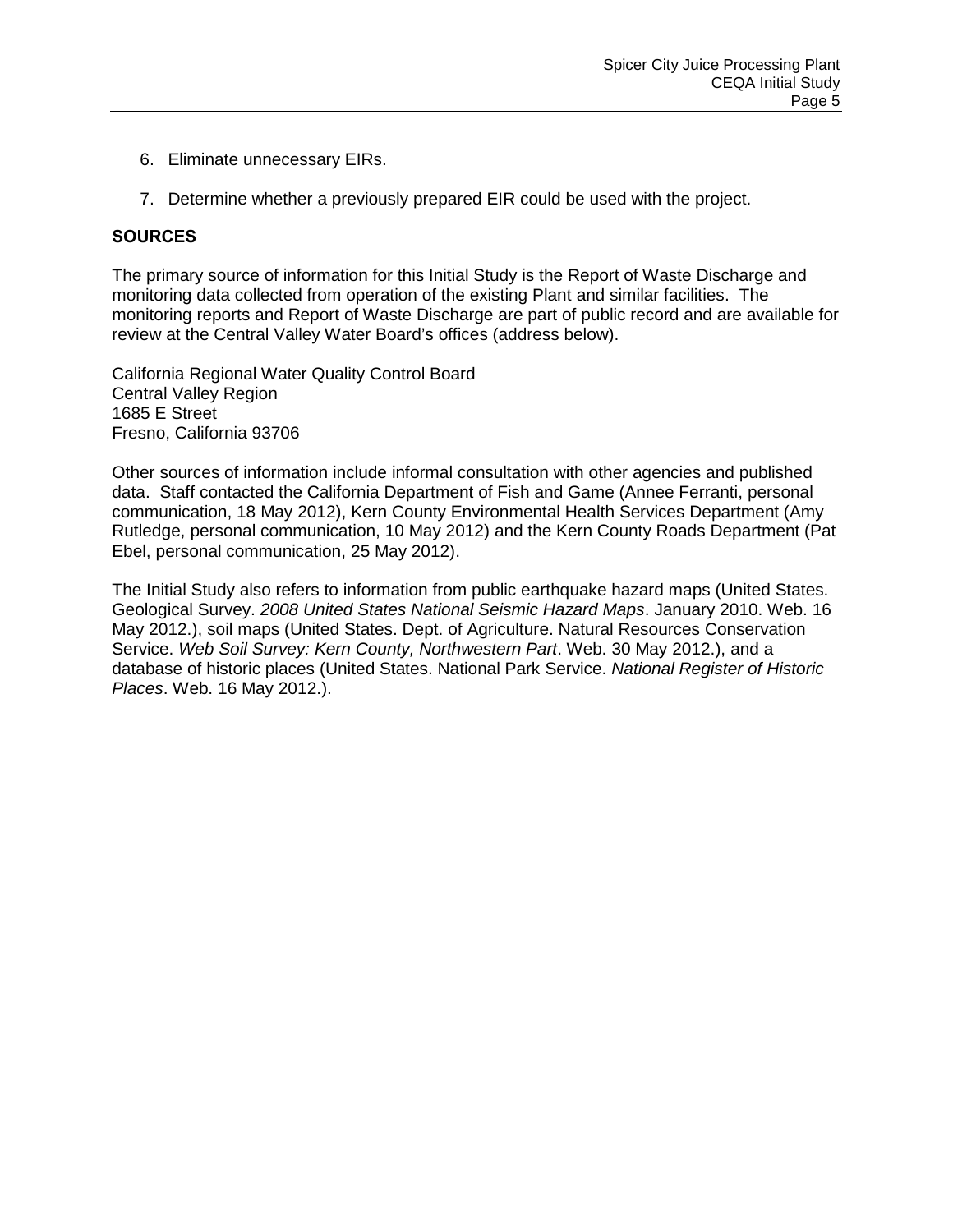<span id="page-9-0"></span>

**Figure 1. Project Location**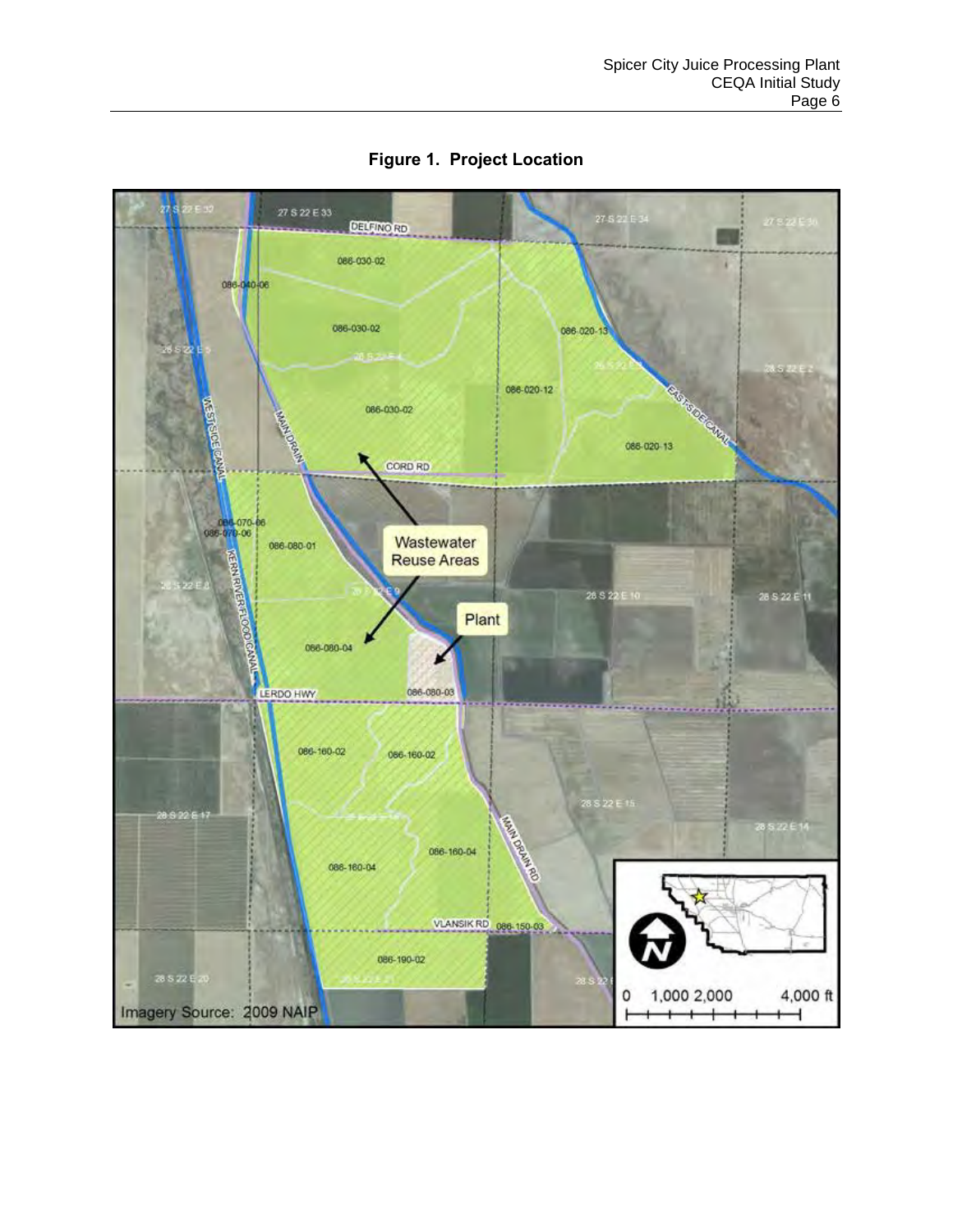## **INITIAL STUDY CHECKLIST FORM**

The following discussion provides an evaluation of the environmental factors listed in the environmental checklist form (Appendix A of the CEQA Guidelines), which may be potentially affected by the project. A brief explanation is provided for each factor in the order presented in the environmental checklist form.

| ı. | <b>AESTHETICS.</b>                                                                                                                                          | Potentially<br>Significant | Less Than<br>Significant<br>With<br>Mitigation | Less Than<br>Significant<br>Impact | No.    |
|----|-------------------------------------------------------------------------------------------------------------------------------------------------------------|----------------------------|------------------------------------------------|------------------------------------|--------|
|    | Would the project:                                                                                                                                          | Impact                     | Incorporation                                  |                                    | Impact |
|    | a) Have a substantial adverse effect on a scenic vista?                                                                                                     |                            |                                                |                                    |        |
| b) | Substantially damage scenic resources, including, but<br>not limited to, trees, rock outcroppings, and historic<br>buildings within a state scenic highway? |                            |                                                |                                    |        |
| C) | Substantially degrade the existing visual character or<br>quality of the site and its surroundings?                                                         |                            |                                                |                                    |        |
| d) | Create a new source of substantial light or glare which<br>would adversely affect day or nighttime views in the                                             |                            |                                                |                                    |        |

*I. a - d)* The land use associated with the project is visually consistent with previous use of the site and surrounding land uses. The project would not affect a scenic vista, damage scenic resources, degrade existing visual character or quality, or create a new source of light or glare.

#### **II. AGRICULTURE RESOURCES.**

Would the project:

area?

- a) Convert Prime Farmland, Unique Farmland, or Farmland of Statewide Importance (Farmland), as shown on the maps prepared pursuant to the Farmland Mapping and Monitoring Program of the California Resources Agency, to non-agricultural use?
- b) Conflict with existing zoning for agricultural use, or a Williamson Act contract?
- c) Involve other changes in the existing environment which, due to their location or nature, could result in conversion of Farmland, to non-agricultural use?
- *II. a c)* The site would not be converted to a non-agricultural use. The proposed Reuse Areas are currently developed agricultural land and would be operated as such.

| Potentially<br>Significant<br>Impact | Less Than<br>Significant<br>With<br>Mitigation<br>Incorporation | Less Than<br>Significant<br>Impact | No<br>Impact |
|--------------------------------------|-----------------------------------------------------------------|------------------------------------|--------------|
|                                      |                                                                 |                                    | X            |
|                                      |                                                                 |                                    |              |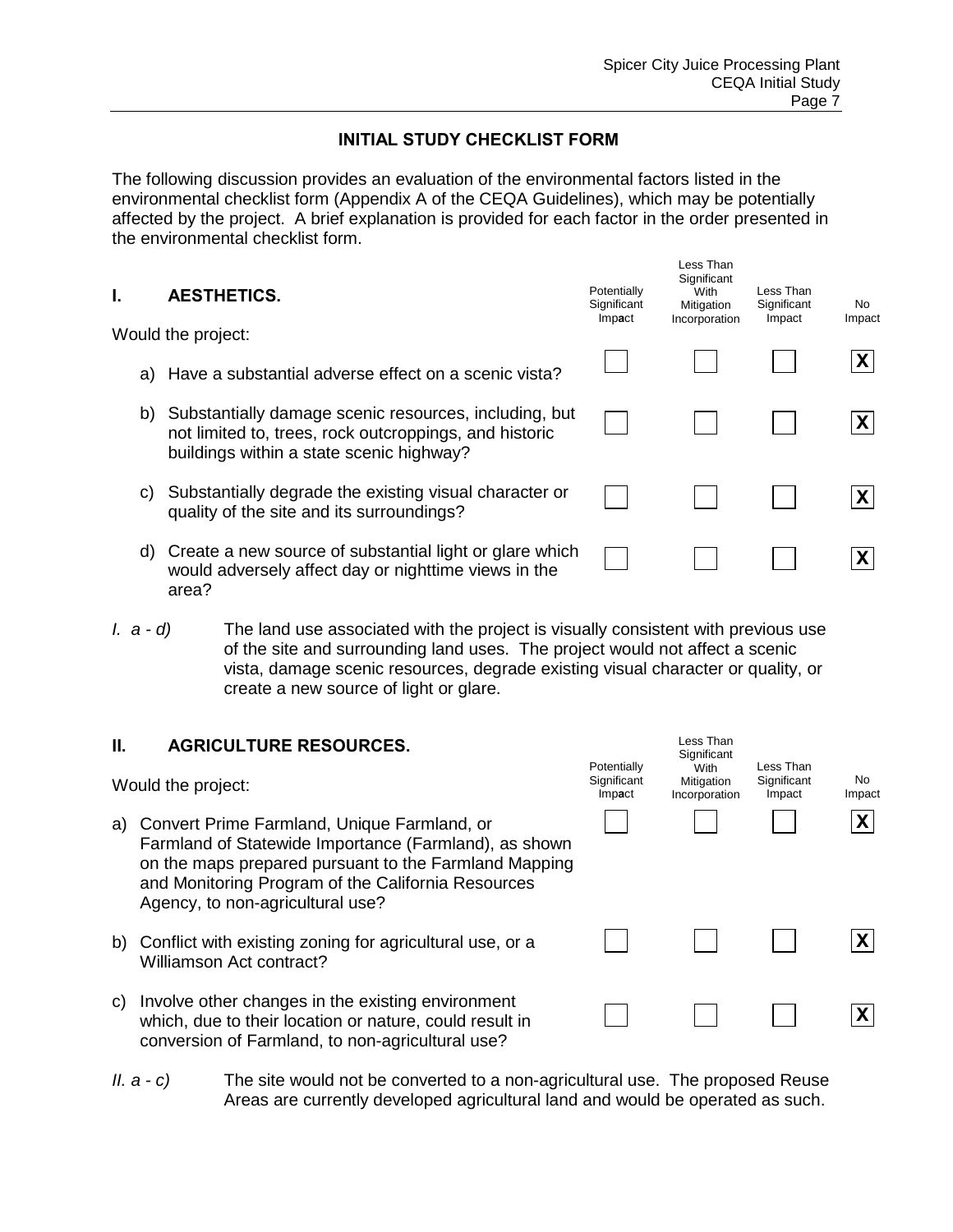Crop management is a critical factor in operating and maintaining a wastewater reuse system. Healthy and productive crops are required to remove nutrients as part of the treatment of applied wastewater. Much of the crop management is accomplished in the same way for water reuse sites as conventional agricultural operations. Discharging wastewater to the farmland provides a portion of the crop needs for water and nutrients. Supplemental water and fertilizers would be added as required to maintain a healthy crop.

### **III. AIR QUALITY.**

Would the project:

- a) Conflict with or obstruct implementation of the applicable air quality plan?
- b) Violate any air quality standard or contribute substantially to an existing or projected air quality violation?
- c) Result in a cumulatively considerable net increase of any criteria pollutant for which the project region is nonattainment under an applicable federal or state ambient air quality standard (including releasing emissions which exceed quantitative thresholds for ozone precursors)?
- d) Expose sensitive receptors to substantial pollutant concentrations?
- e) Create objectionable odors affecting a substantial number of people?
- *III. a e)* As part of the permitting process for a boiler at the Plant, the San Joaquin Valley Air Pollution Control District (Air District) indicated that it has discretionary approval power over the project via its Permits Rule (Rule 2010) and New Source Review Rule (Rule 2201). However, Air District engineering staff found that compliance with District rules and permit conditions would reduce Stationary Source emissions from the project to levels below the District's significance thresholds for criteria pollutants. The Air District has determined that no additional CEQA findings are required.
- *III. d e)* The project should not expose sensitive receptors to substantial pollutant concentrations or create objectionable odors that affect a substantial number of people. There are no known sensitive receptors within the vicinity of the proposed property. New WDRs, to be issued by the Central Valley Water Board, would require that any objectionable odors originating at the land application site not be perceivable beyond the limits of the property.

 Potential sources of nuisance odors include anaerobic conditions in the ponds or the distribution pipeline, stagnant puddles or pools of wastewater allowed to

| Potentially<br>Significant<br>Impact | Less Than<br>Significant<br>With<br>Mitigation<br>Incorporation | Less Than<br>Significant<br>Impact | No<br>Impact<br>$\overline{\textbf{X}}$ |
|--------------------------------------|-----------------------------------------------------------------|------------------------------------|-----------------------------------------|
|                                      |                                                                 |                                    | $ {\mathsf X} $                         |
|                                      |                                                                 |                                    | X                                       |
|                                      |                                                                 |                                    |                                         |
|                                      |                                                                 |                                    | $\boldsymbol{\mathsf{X}}$               |
|                                      |                                                                 |                                    | л                                       |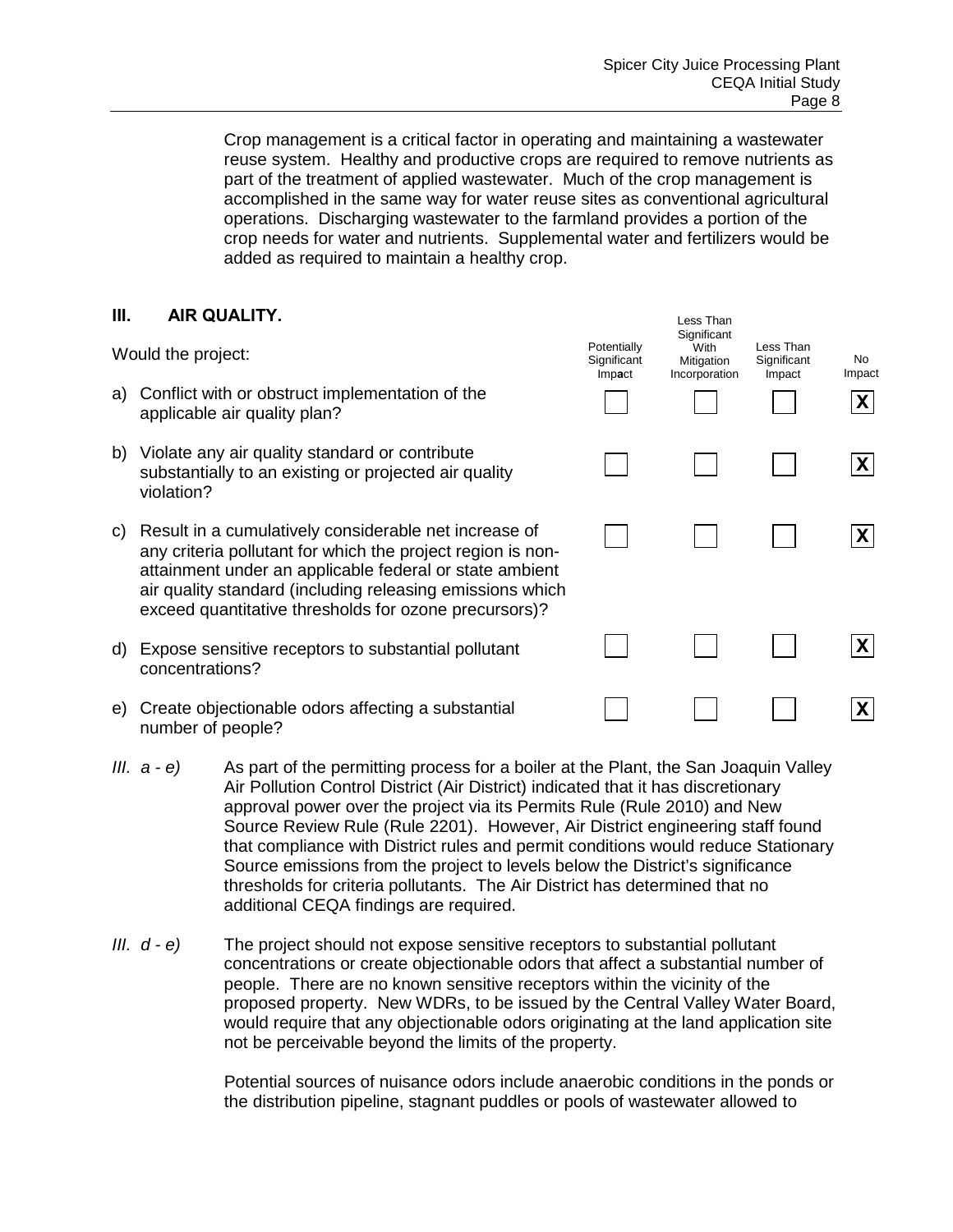stand on the land application field (especially during hot weather), or saturation of the soil with wastewater due to hydraulic overloading and/or insufficient drying times between applications. Once mixed with supplemental irrigation water, the wastewater to be discharged to land would be low in biochemical oxygen demand, which reduces the risk of the water in the ponds or in the Reuse Area becoming anaerobic and emitting odors. The WDRs would require onsite management measures to minimize the potential for generation of nuisance odors.

### **IV. BIOLOGICAL RESOURCES.**

Would the project:

- a) Have a substantial adverse effect, either directly or through habitat modifications, on any species identified as a candidate, sensitive, or special status species in local or regional plans, policies, or regulations, or by the California Department of Fish and Game or U.S. Fish and Wildlife Service?
- b) Have a substantial adverse effect on any riparian habitat or other sensitive natural community identified in local or regional plans, policies, regulations or by the California Department of Fish and Game or US Fish and Wildlife Service?
- c) Have a substantial adverse effect on federally protected wetlands as defined by Section 404 of the Clean Water Act (including, but not limited to, marsh, vernal pool, coastal, etc.) through direct removal, filling, hydrological interruption, or other means?
- d) Interfere substantially with the movement of any native resident or migratory fish or wildlife species or with established native resident or migratory wildlife corridors, or impede the use of native wildlife nursery sites?
- e) Conflict with any local policies or ordinances protecting biological resources, such as a tree preservation policy or ordinance?
- f) Conflict with the provisions of an adopted Habitat Conservation Plan, Natural Community Conservation Plan, or other approved local, regional, or state habitat conservation plan?
- *IV. a f)* Staff contacted the California Department of Fish and Game for informal consultation ((Pub. Res. Code, § 15063, sudb. (g).). Fish and Game staff did not foresee any significant issues with the project. According to the project

| Potentially<br>Significant<br>Impact | Less Than<br>Significant<br>With<br>Mitigation<br>Incorporation | Less Than<br>Significant<br>Impact<br>$\pmb{\mathsf{X}}$ | No<br>Impact    |
|--------------------------------------|-----------------------------------------------------------------|----------------------------------------------------------|-----------------|
|                                      |                                                                 |                                                          | $\mathsf{X}$    |
|                                      |                                                                 |                                                          | $\mathsf{X}$    |
|                                      |                                                                 |                                                          | $\vert X \vert$ |
|                                      |                                                                 |                                                          | $\mathbf{X}$    |
|                                      |                                                                 |                                                          | X               |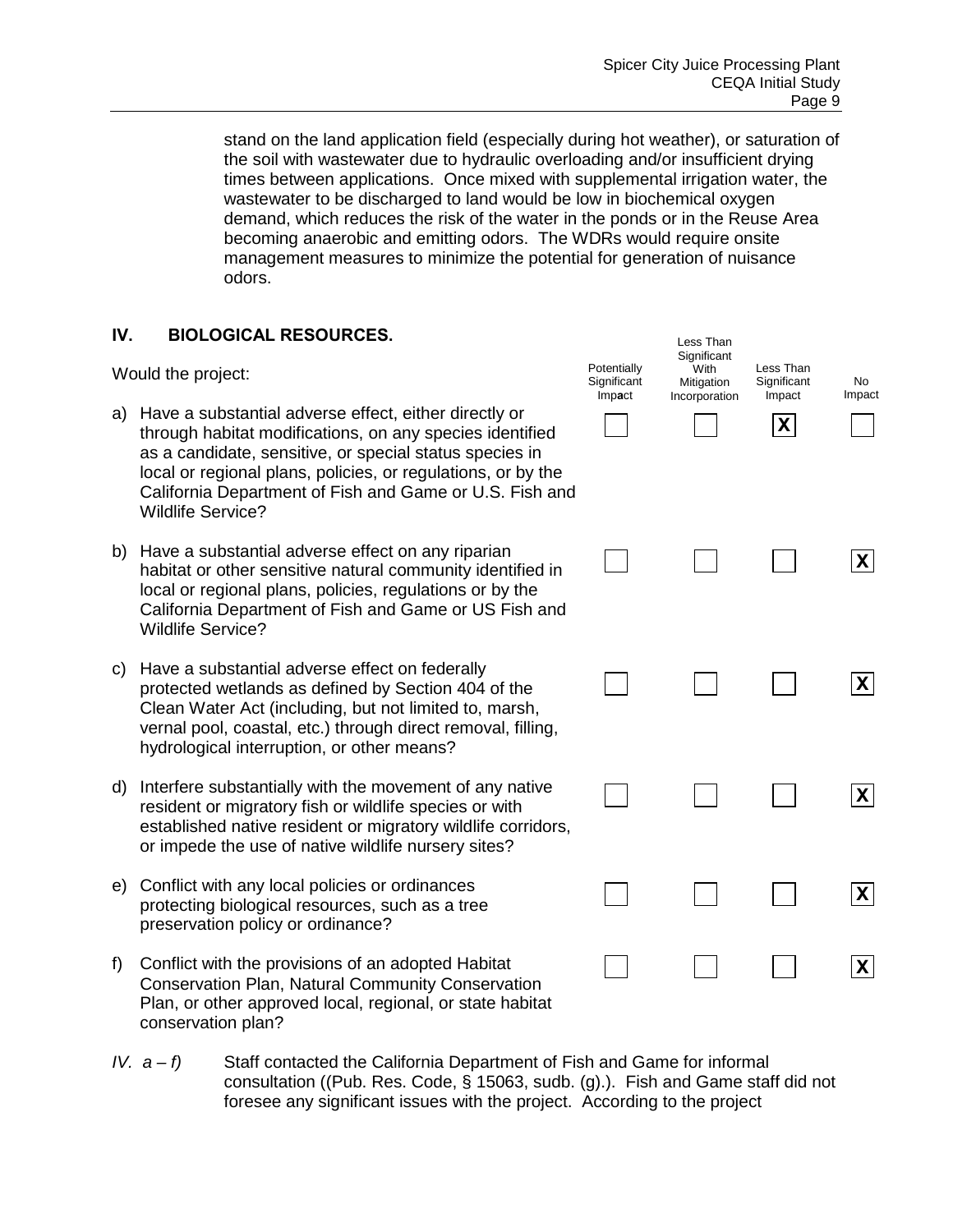proponent, the majority of existing field crops in Reuse Areas will eventually be replaced with pistachio and pomegranate trees, which Fish and Game staff indicated may have potential limited effects on the foraging area of Swainson's Hawk, a protected species.

 In general, the project would not impact any sensitive or special status biological species, riparian habitats, sensitive natural communities, federally protected wetlands, or interfere with the movement of native or migratory wildlife species. In addition, the project would not conflict with any local policies or ordinances protecting biological resources or adopted conservation plans. No significant wildlife impacts are expected. The project property is currently already used for the purpose proposed in the project, with the difference of irrigation water being supplemented by dilute juice processing wastewater.

| V. | <b>CULTURAL RESOURCES.</b>                                                                                              | Potentially           | Less Than<br>Significant<br>With | Less Than             |               |
|----|-------------------------------------------------------------------------------------------------------------------------|-----------------------|----------------------------------|-----------------------|---------------|
|    | Would the project:                                                                                                      | Significant<br>Impact | Mitigation<br>Incorporation      | Significant<br>Impact | No.<br>Impact |
| a) | Cause a substantial adverse change in the<br>significance of a historical resource as defined in<br>Section 15064.5?    |                       |                                  |                       | $\mathsf{X}$  |
| b) | Cause a substantial adverse change in the<br>significance of an archaeological resource pursuant to<br>Section 15064.5? |                       |                                  |                       | $\mathsf{X}$  |
| C) | Directly or indirectly destroy a unique paleontological<br>resource or site or unique geologic feature?                 |                       |                                  |                       | X             |
| d) | Disturb any human remains, including those interred<br>outside of formal cemeteries?                                    |                       |                                  |                       | X             |

*V. a-d)* The project would not impact cultural resources. There are no resources within the project area, which are included in the National Register Historical Places to be presumed to be historically or culturally significant. Additionally, the project is not within an area of geological or historical resource.

> The project property is currently already used for the purposes proposed in the project with the difference of wastewater discharge to land as irrigation water. The soils have been disturbed due to previous agricultural production. The additional activities associated with the proposed project would not have additional impacts affecting cultural resources.

> > Less Than

## **VI. GEOLOGY AND SOILS.**

| Would the project:                                      | Potentially<br>Significant<br>Impact | Significant<br>With<br>Mitigation<br>Incorporation | Less Than<br>Significant<br>Impact | No<br>Impact |
|---------------------------------------------------------|--------------------------------------|----------------------------------------------------|------------------------------------|--------------|
| a) Expose people or structures to potential substantial |                                      |                                                    |                                    |              |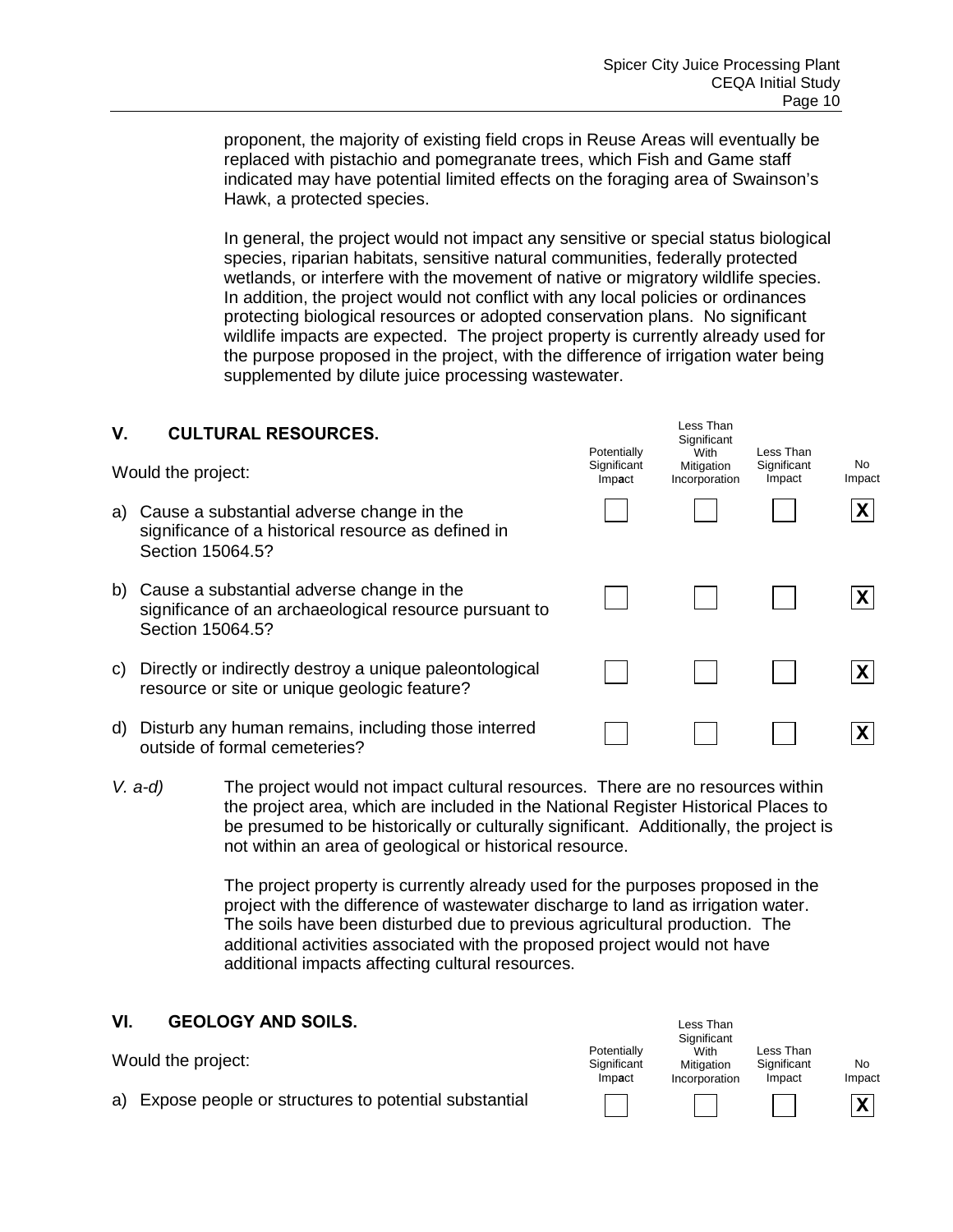|     |     | adverse effects, including the risk of loss, injury, or death<br>involving:                                                                                                                                                                                                                     |  |                 |
|-----|-----|-------------------------------------------------------------------------------------------------------------------------------------------------------------------------------------------------------------------------------------------------------------------------------------------------|--|-----------------|
|     | i)  | Rupture of a known earthquake fault, as delineated on<br>the most recent Alquist-Priolo Earthquake Fault Zoning<br>Map issued by the State Geologist for the area or based<br>on other substantial evidence of a known fault? Refer to<br>Division of Mines and Geology Special Publication 42. |  | $ {\mathsf X} $ |
|     | ii) | Strong seismic ground shaking?                                                                                                                                                                                                                                                                  |  | $ {\mathsf X} $ |
|     |     | iii) Seismic-related ground failure, including<br>liquefaction?                                                                                                                                                                                                                                 |  | $ \mathsf{X} $  |
|     |     | iv) Landslides?                                                                                                                                                                                                                                                                                 |  | $ \mathsf{X} $  |
|     |     | b) Result in substantial soil erosion or the loss of topsoil?                                                                                                                                                                                                                                   |  | $ \mathsf{X} $  |
| c)  |     | Be located on a geologic unit or soil that is unstable,<br>or that would become unstable as a result of the project,<br>and potentially result in on- or off-site landslide, lateral<br>spreading, subsidence, liquefaction or collapse?                                                        |  | $ \mathsf{X} $  |
| d)  |     | Be located on expansive soil, as defined in<br>Table 18-1-B of the Uniform Building Code (1994),<br>creating substantial risks to life or property?                                                                                                                                             |  | $ \mathsf{X} $  |
| e). |     | Have soils incapable of adequately supporting the use<br>of septic tanks or alternative waste water disposal systems<br>where sewers are not available for the disposal of waste                                                                                                                |  | $ \mathbf{X} $  |

*VI. a)* The project site is approximately 18 miles from the nearest Alquist-Priolo Special Studies Zone designated by the California Department of Conservation, Division of Mines and Geology. Therefore, it is not susceptible to rupture of a known earthquake fault. Because the project site is not located near an active fault, there is a low potential for the project site to experience significant seismic activity. According to the 2008 United States Geological Survey (USGS) National Seismic Hazard Map (Revised 2010) there is a 10 percent probability in 50 years that horizontal peak ground accelerations (PGA) will exceed about 0.25g (25 percent of the acceleration due to gravity) in the vicinity of the project. The project site overlies shallow groundwater, but soils are primarily clay. The potential for liquefaction is low and not expected to increase as a result of the project.

water?

It is unlikely that a failure of the wastewater ponds due to seismic ground shaking would result in a discharge of wastewater because the ponds are constructed entirely below grade.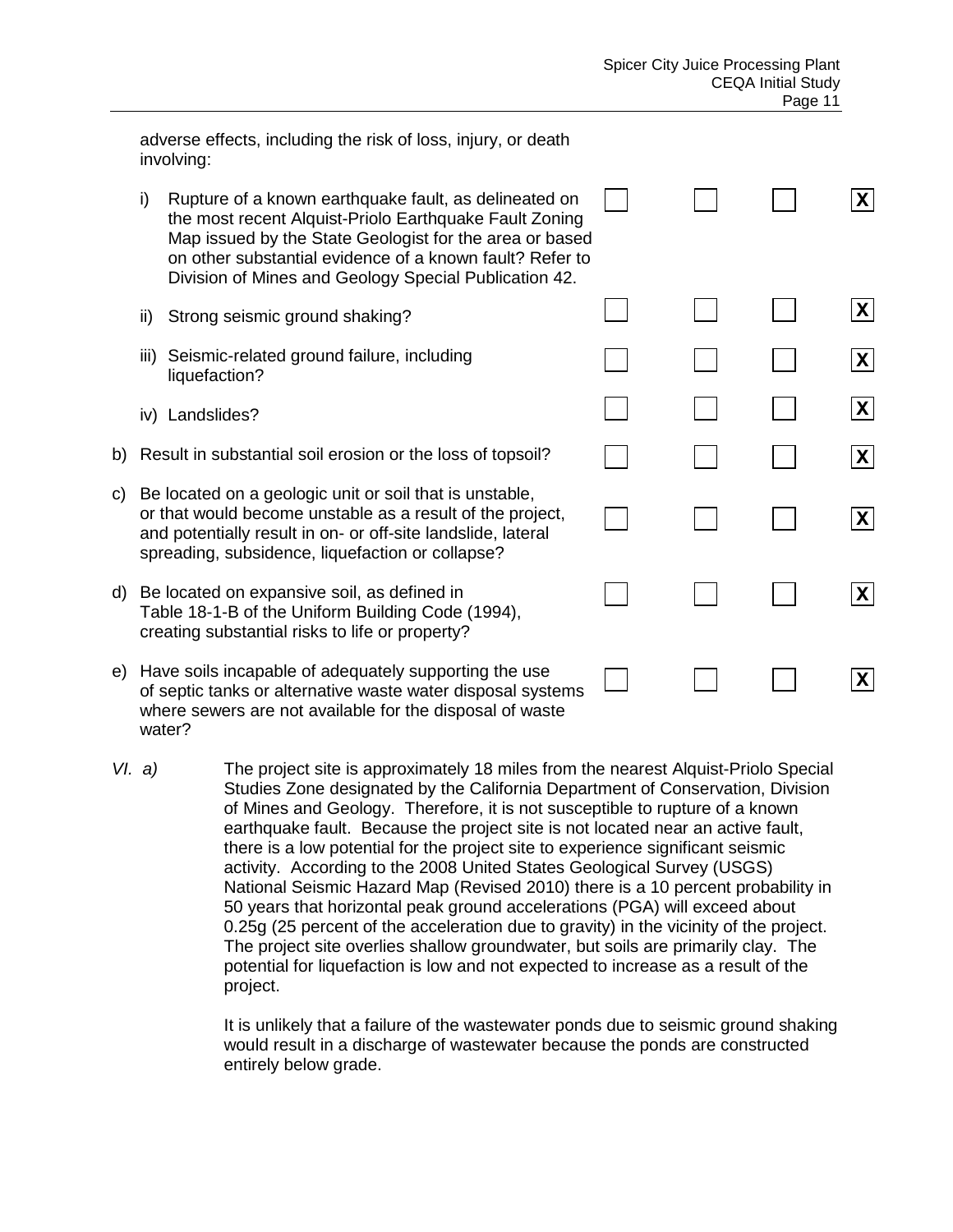- *VI. b c)* The project is located on flat land and is not susceptible to landslide hazards. Therefore, implementation of the proposed project would not expose persons or structures to landslide-related risks. Agricultural activities would introduce organic material and would not result in soil erosion or loss of topsoil.
- *VI. d)* The USGS soil survey identifies soils at the Plant and Reuse Areas as either Lokern clay or Buttonwillow clay, which are likely expansive soils as defined in the Uniform Building Code. However, the magnitude of soil expansion is anticipated to have less than significant impact.
- *VI. e)* The proposed project has an operating septic system with leach field. Kern County is overseeing the septic system to ensure it complies with County ordinance, which implements the Water Quality Control Plan for the Tulare Lake Basin.

| VII. | <b>HAZARDS AND HAZARDOUS MATERIALS.</b>                                                                                                                                                                                                                                   | Potentially           | Less Than<br>Significant            | Less Than             |               |
|------|---------------------------------------------------------------------------------------------------------------------------------------------------------------------------------------------------------------------------------------------------------------------------|-----------------------|-------------------------------------|-----------------------|---------------|
|      | Would the project:                                                                                                                                                                                                                                                        | Significant<br>Impact | With<br>Mitigation<br>Incorporation | Significant<br>Impact | No.<br>Impact |
| a)   | Create a significant hazard to the public or the<br>environment through the routine transport, use, or<br>disposal of hazardous materials?                                                                                                                                |                       |                                     |                       | $\mathbf{X}$  |
| b)   | Create a significant hazard to the public or the<br>environment through reasonably foreseeable upset and<br>accident conditions involving the release of hazardous<br>materials into the environment?                                                                     |                       |                                     |                       | $\mathsf{X}$  |
| C)   | Emit hazardous emissions or handle hazardous or<br>acutely hazardous materials, substances, or waste within<br>one-quarter mile of an existing or proposed school?                                                                                                        |                       |                                     |                       | $\mathsf{X}$  |
| d)   | Be located on a site which is included on a list of<br>hazardous materials sites compiled pursuant to<br>Government Code Section 65962.5 and, as a result,<br>would it create a significant hazard to the public or the<br>environment?                                   |                       |                                     |                       | $\mathsf{X}$  |
| e)   | For a project located within an airport land use plan<br>or, where such a plan has not been adopted, within two<br>miles of a public airport or public use airport, would the<br>project result in a safety hazard for people residing or<br>working in the project area? |                       |                                     |                       | $\mathsf{X}$  |
| f    | For a project within the vicinity of a private airstrip,<br>would the project result in a safety hazard for people<br>residing or working in the project area?                                                                                                            |                       |                                     |                       | $\mathsf{X}$  |
| g)   | Impair implementation of or physically interfere with                                                                                                                                                                                                                     |                       |                                     |                       | X             |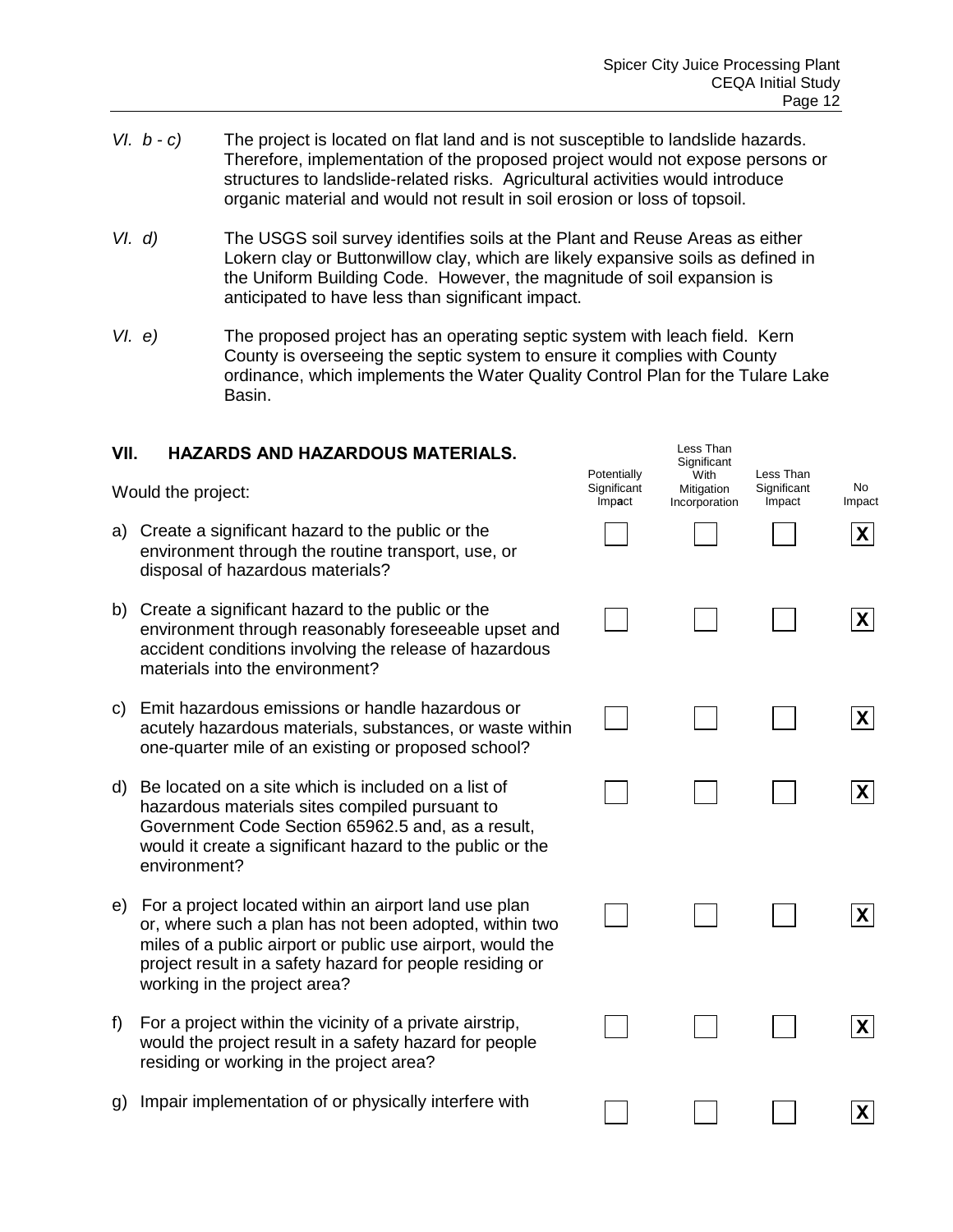**X**

an adopted emergency response plan or emergency evacuation plan?

- h) Expose people or structures to a significant risk of loss, injury or death involving wildland fires, including where wildlands are adjacent to urbanized areas or where residences are intermixed with wildlands?
- *VII. a h)* Fruit juice processing requires regular equipment cleaning. Cleaning chemicals in use at the Plant include relatively small volumes of hydrogen peroxide, potassium hydroxide, sodium hydroxide, and hypochlorous acid. Hazards associated with these chemicals are minimal in the volumes and concentrations used at the Plant. The project is not anticipated to create a significant hazard to the public or the environment through the routine transport, use, or disposal of hazardous materials. The project does not create hazardous wastes, nor does it have any other characteristics that could create hazards to the public or the environment.

### **VIII. HYDROLOGY AND WATER QUALITY.**

Would the project:

- a) Violate any water quality standards or waste discharge requirements?
- b) Substantially deplete groundwater supplies or interfere substantially with groundwater recharge such that there would be a net deficit in aquifer volume or a lowering of the local groundwater table level (e.g., the production rate of pre-existing nearby wells would drop to a level which would not support existing land uses or planned uses for which permits have been granted)?
- c) Substantially alter the existing drainage pattern of the site or area, including through the alteration of the course of a stream or river, in a manner which would result in substantial erosion or siltation on- or off-site?
- d) Substantially alter the existing drainage pattern of the site or area, including through the alteration of the course of a stream or river, or substantially increase the rate or amount of surface runoff in a manner which would result in flooding on- or off-site?
- e) Create or contribute runoff water which would exceed the capacity of existing or planned storm water drainage systems or provide substantial additional sources of polluted runoff?

| Potentially<br>Significant<br>Impact | Less Than<br>Significant<br>With<br>Mitigation<br>Incorporation<br>$\pmb{\mathsf{X}}$ | Less Than<br>Significant<br>Impact | No<br>Impact |
|--------------------------------------|---------------------------------------------------------------------------------------|------------------------------------|--------------|
|                                      |                                                                                       | $ \mathbf{X} $                     |              |
|                                      |                                                                                       |                                    | X            |
|                                      |                                                                                       |                                    | ΙX           |
|                                      |                                                                                       |                                    |              |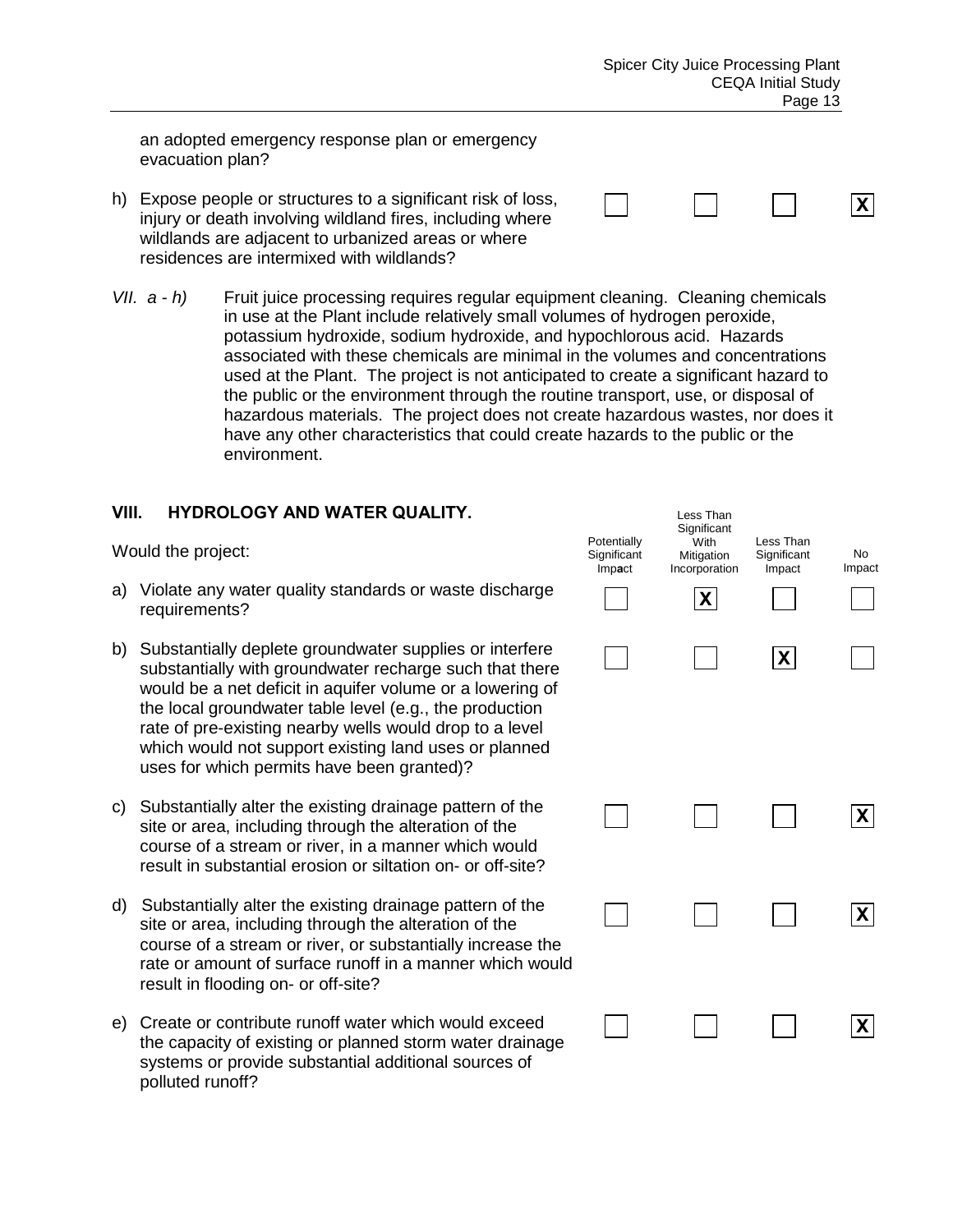#### Spicer City Juice Processing Plant CEQA Initial Study Page 14

| $\mathbf{f}$ | Otherwise substantially degrade water quality?                                                                                                                             |  | $\mathbf{X}$ |
|--------------|----------------------------------------------------------------------------------------------------------------------------------------------------------------------------|--|--------------|
| g)           | Place housing within a 100-year flood hazard area as<br>mapped on a federal Flood Hazard Boundary or Flood<br>Insurance Rate Map or other flood hazard delineation<br>map? |  | $\mathbf{X}$ |
| h)           | Place within a 100-year flood hazard area structures<br>which would impede or redirect flood flows?                                                                        |  | $\mathsf{x}$ |
| i)           | Expose people or structures to a significant risk of loss<br>injury or death involving flooding, including flooding as a<br>result of the failure of a levee or dam?       |  | $\mathbf{X}$ |
| j)           | Inundation by seiche, tsunami, or mudflow?                                                                                                                                 |  | $\mathsf{x}$ |
|              |                                                                                                                                                                            |  |              |

- *VIII. a)* The discharge is not expected to cause groundwater degradation, since naturally-occurring groundwater quality is poor, and:
	- § For organics, with an estimated 5-day biochemical oxygen demand (BOD) of 900 mg/L for the combined waste stream, the cycle average BOD loading rate at 0.5 mgd would be about 2 lb/acre/day. The RWD proposes to implement Best Management Practices (BMPs) including; sufficient resting periods between applications (approximately three weeks), ceasing discharge if the soils become saturated, and discing or raking between applications in order to minimize the potential for reducing conditions to develop. With the low BOD loading rate and the implementation of the BMPs described, the discharge should not cause groundwater degradation due to organic overloading.
	- § For nitrogen, historical groundwater data does not show nitrate issues in groundwater beneath the site (Kern County Water Agency maps, 1975/1979). A sample collected from an on-site tile drain in 2010 had a nitrate (as nitrogen) concentration of 9.7 mg/L. The Maximum Contaminant Level is 10 mg/L. The limited data for the effluent indicates that the average total nitrogen concentration of the combined discharge would be about 12 mg/L. Given the potential for nitrogen losses within the storage/settling ponds and an expected annual nitrogen loading to the Reuse Area of less than 1 lb/acre/year, the nitrogen concentration of the discharge is not expected to cause degradation of groundwater for nitrates.
	- **§** For salinity, historical groundwater data presented in the RWD shows that the EC of unconfined groundwater in the vicinity of the site ranged from 1,000 to 3,000 umhos/cm (Kern County Water Agency Maps, 1975/1979). Analytical results for recent samples of the shallow groundwater zone in the vicinity of the site show groundwater EC ranging from 2,700 to 10,000 umhos/cm (Kern County Water Agency, 2010). With an estimated EC of about 450 umhos/cm, the combined discharge of high quality condensate water and process wastewater would be of better quality than the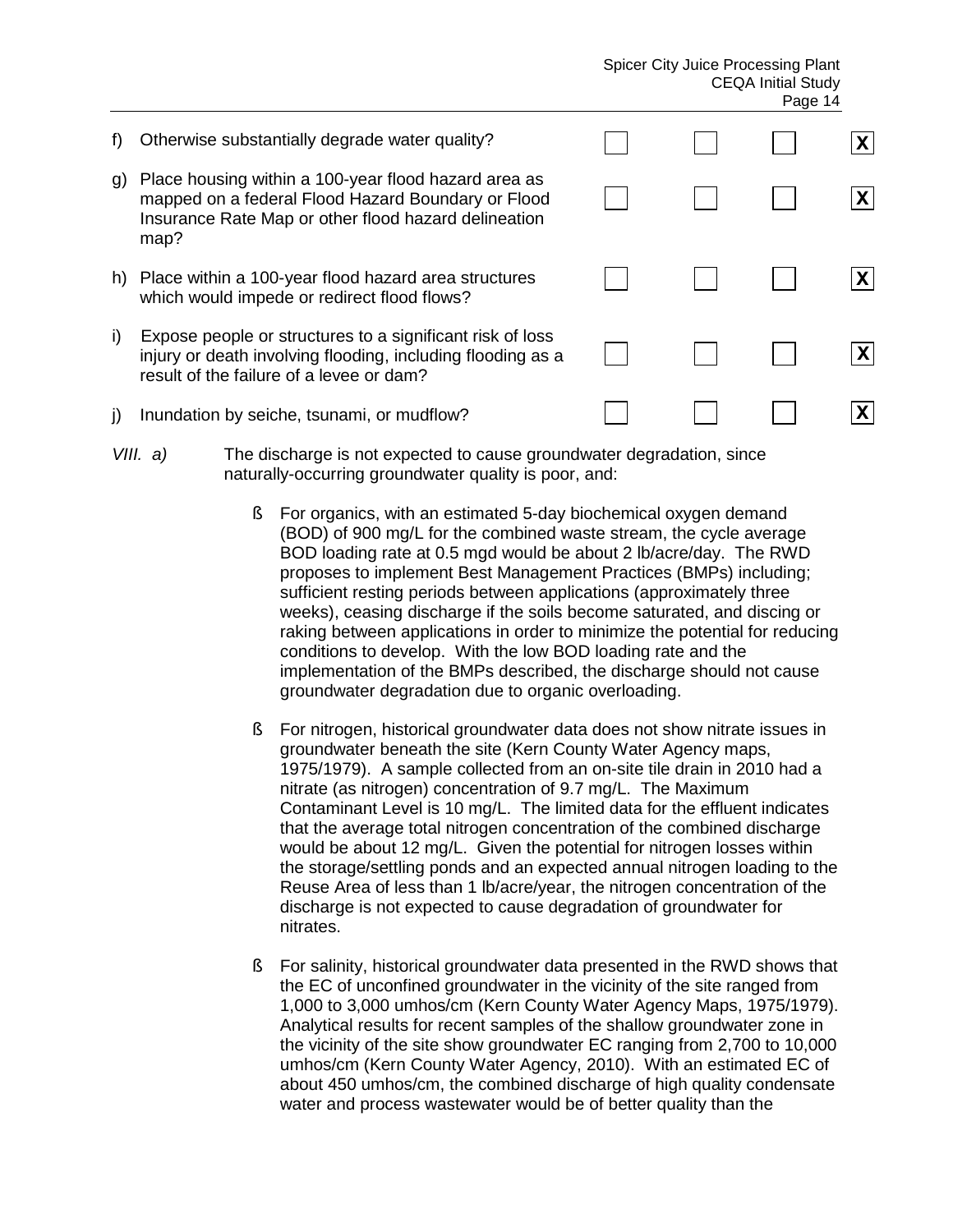underlying groundwater and should not cause degradation of groundwater for salinity.

Since the discharge is expected to be of better quality than underlying groundwater, the tentative Waste Discharge Requirements would not require groundwater monitoring. The above findings depend on conservative estimates of wastewater quality based on sampling results from comparable facilities, since no site specific wastewater data is available. If sampling results indicate that the discharge poses a threat to water quality, the Executive Officer may require groundwater monitoring in the future.

Mitigation measures to be incorporated into the project to further limit potential water quality impacts include: effluent flow limits, pond operation and maintenance requirements, Reuse Area specifications, solids handling requirements, groundwater quality limits, and a provision requiring preparation and implementation of a salinity source control plan.

. *VIII. b*) An onsite well supplies water to the Plant. However, nearly all the water needs for processing would be met by excellent quality condensate water evaporated from the fruit juice. Based on the reported makeup of the various wastewater streams, the Plant would use less than 1 acre-foot of groundwater per year.

> Based on the crop demand projected in the RWD, farmers would need to apply more than 4,000 acre-ft of water to meet crop demands. The project does not appear to include a significant increase in groundwater pumping beyond current practices. The project would not interfere with groundwater recharge.

*VIII. c - e)* Some amount of regrading would occur and furrows may be constructed to facilitate irrigation. The quantity of water applied would be based on agronomic demand. No offsite discharge of surface runoff would occur. There would also not be any increase in erosion or siltation onsite or offsite. The existing drainage control structures would be sufficient to contain and control drainage.

> Based on precipitation records for nearby Buttonwillow, the 100-year-returnperiod wet year rainfall is less than 14 inches, and average rainfall is 5.6 inches. SunnyGem would maintain sufficient freeboard in the wastewater ponds to store proposed wastewater flows from the processing Plant in addition to rainfall.

- *VIII. f g)* The project would not degrade water quality beyond what is described above. The project does not involve placement of housing.
- *VIII. h)* The project would not place within a 100-year flood hazard area structures which would impede or redirect flood flows. Figure 2 below is a map depicting the Federal Emergency Management Agency (FEMA) flood hazard areas in the vicinity of the project area. A portion (about 40 acres) of the Reuse Area lies within a 100-year flood hazard area. To avoid discharge of contaminated runoff from the Reuse Area, the Waste Discharge Requirements would prohibit the project proponent from discharging to any portion of the Reuse Area where soil is saturated.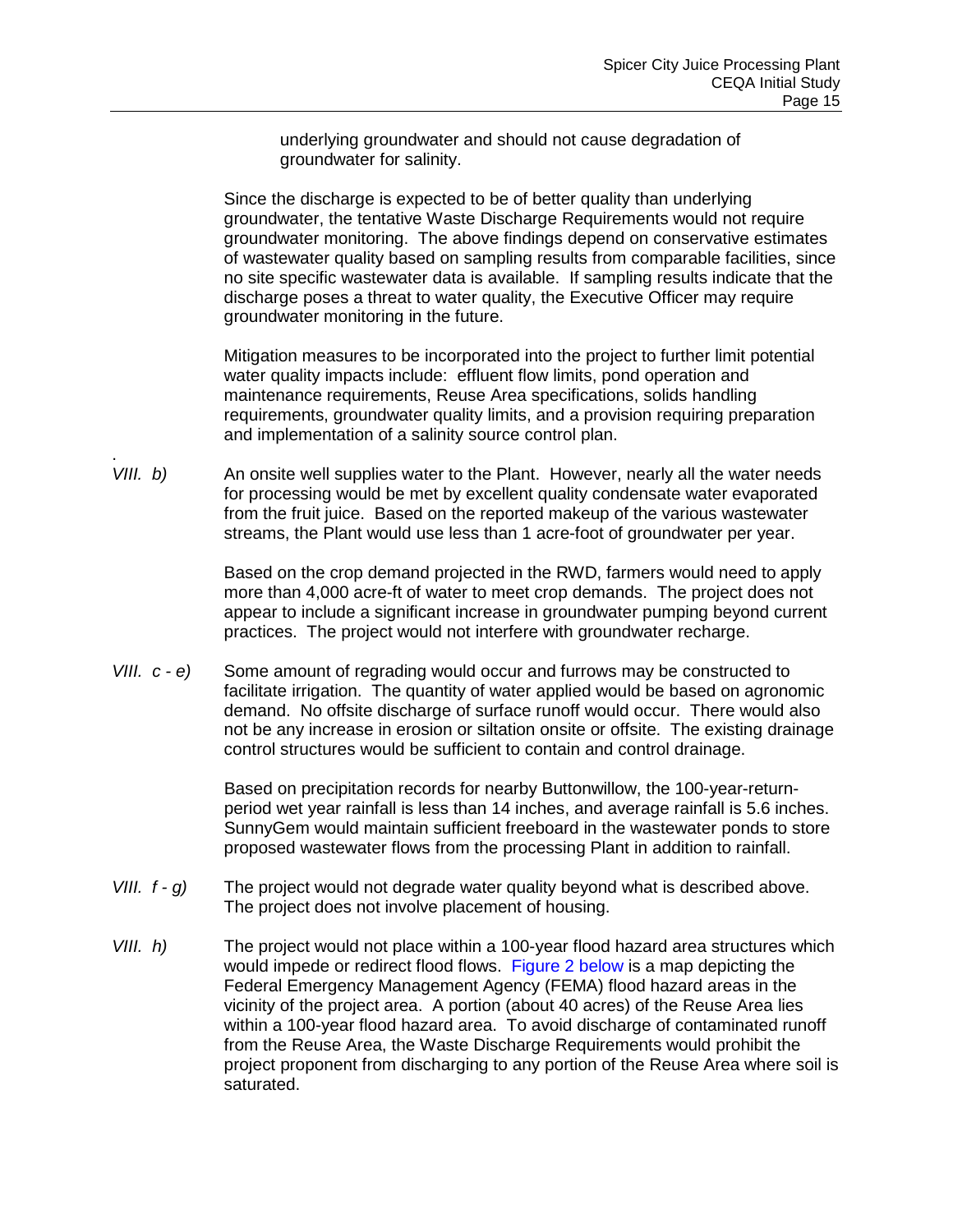The impact of the project from placement of structures in a 100-year flood hazard area that would impede or redirect flood flows is expected to be insignificant.

*VIII. i - j)* The project does not involve structures built within a 100-year flood hazard area. The project is not in an area subject to inundation by seiche, tsunami, or mudflow.

<span id="page-19-0"></span>

**Figure 2. FEMA Flood Zones**

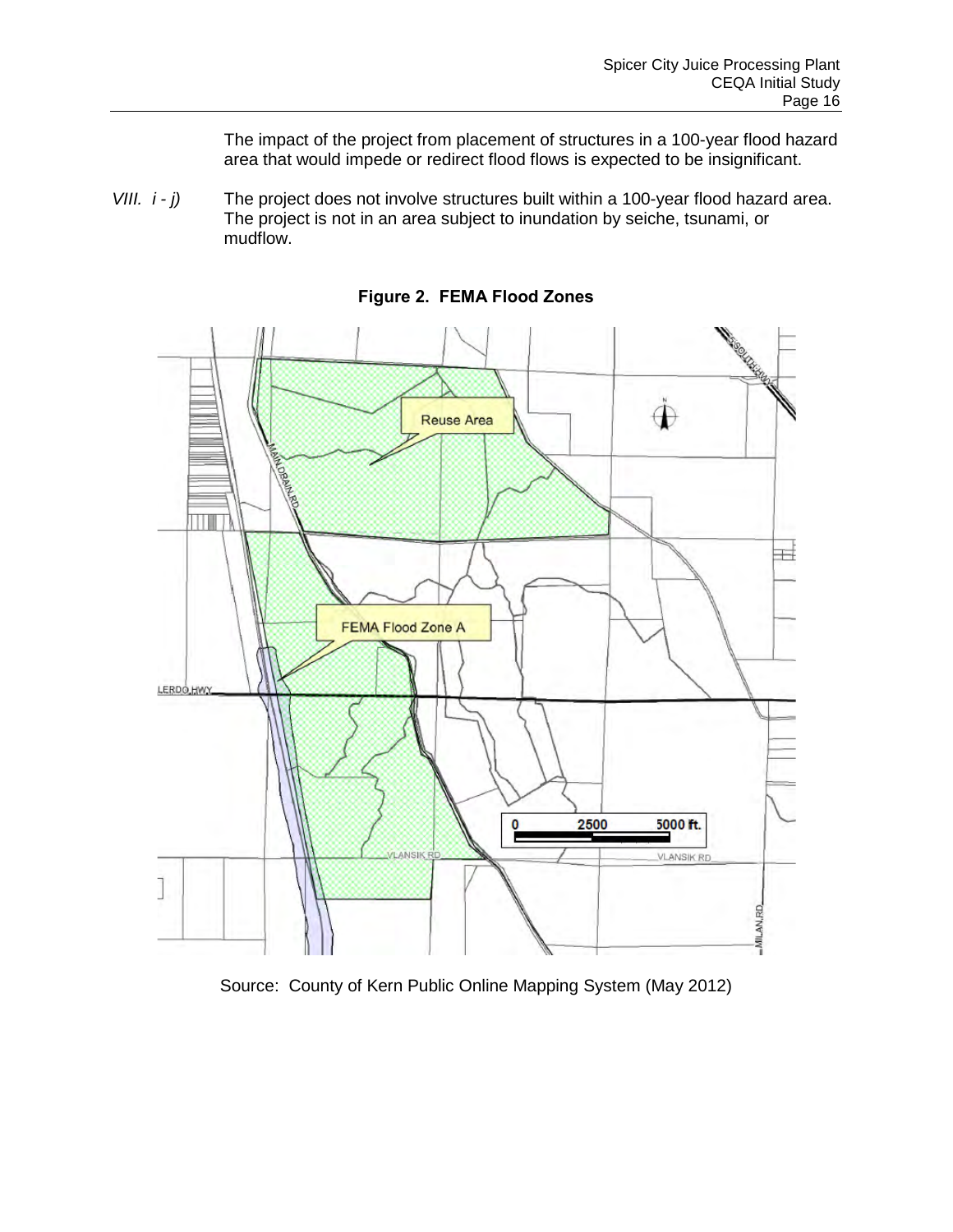Less Than **Significant** With Mitigation Incorporation

Less Than **Significant** Impact

**Potentially Significant** Imp**a**ct

**X**

No Impact

**X**

**X**

### **IX. LAND USE AND PLANNING.**

Would the project:

- a) Physically divide an established community?
- b) Conflict with any applicable land use plan, policy, or regulation of an agency with jurisdiction over the project (including, but not limited to the general plan, specific plan, local coastal program, or zoning ordinance) adopted for the purpose of avoiding or mitigating an environmental effect?
- c) Conflict with any applicable habitat conservation plan or natural community conservation plan?
- *IX. a c*) The project would not divide an established community, conflict with land use plans, or conflict with a habitat conservation plan or natural community conservation plan.

#### **X. MINERAL RESOURCES.**

Would the project:

- a) Result in the loss of availability of a known mineral resource that would be of value to the region and the residents of the state?
- b) Result in the loss of availability of a locally-important mineral resource recovery site delineated on a local general plan, specific plan or other land use plan?



#### **XI. NOISE.**

Would the project result in:

- a) Exposure of persons to or generation of noise levels in excess of standards established in the local general plan or noise ordinance, or applicable standards of other agencies?
- b) Exposure of persons to or generation of excessive groundborne vibration or groundborne noise levels?



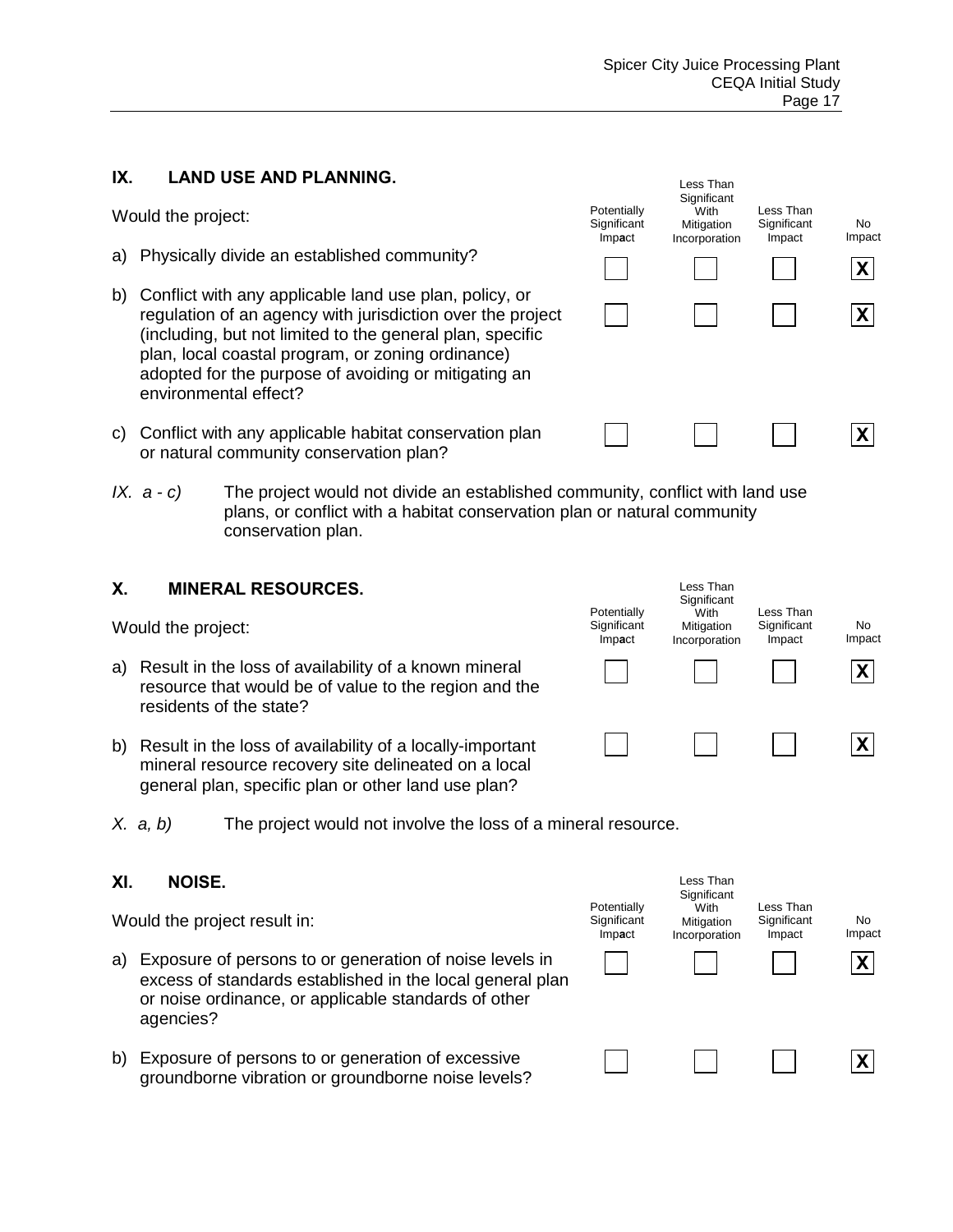#### Spicer City Juice Processing Plant CEQA Initial Study Page 18

- c) A substantial permanent increase in ambient noise levels in the project vicinity above levels existing without the project?
- d) A substantial temporary or periodic increase in ambient noise levels in the project vicinity above levels existing without the project?
- e) For a project located within an airport land use plan or, where such a plan has not been adopted, within two miles of a public airport or public use airport, would the project expose people residing or working in the project area to excessive noise levels?
- f) For a project within the vicinity of a private airstrip, would the project expose people residing or working in the project area to excessive noise levels?
- *XI. a d)* There would be no substantial permanent noise issues associated with operation of the proposed project. Noise associated with additional truck trips and farming equipment used to harvest crops would produce a temporary increase in ambient noise levels. Impacts associated with agricultural operations are less-thansignificant due to the lack of sensitive receptors in the vicinity of the project site.
- *XI.* e, f) The project is not within an airport land use plan or in the vicinity of a private airstrip.

#### **XII. POPULATION AND HOUSING.**

Would the project:

- a) Induce substantial population growth in an area, either directly (for example, by processing new homes and businesses) or indirectly (for example, through extension of roads or other infrastructure)?
- b) Displace substantial numbers of existing housing necessitating the construction of replacement housing elsewhere?
- c) Displace substantial numbers of people, necessitating the construction of replacement housing elsewhere?
- *XII. a c)* The project would not induce population growth, displace existing housing, or displace substantial numbers of people.

| Potentially<br>Significant<br>Impact | Less Than<br>Significant<br>With<br>Mitigation<br>Incorporation | Less Than<br>Significant<br>Impact | No<br>Impact |
|--------------------------------------|-----------------------------------------------------------------|------------------------------------|--------------|
|                                      |                                                                 |                                    |              |
|                                      |                                                                 |                                    | X            |
|                                      |                                                                 |                                    |              |

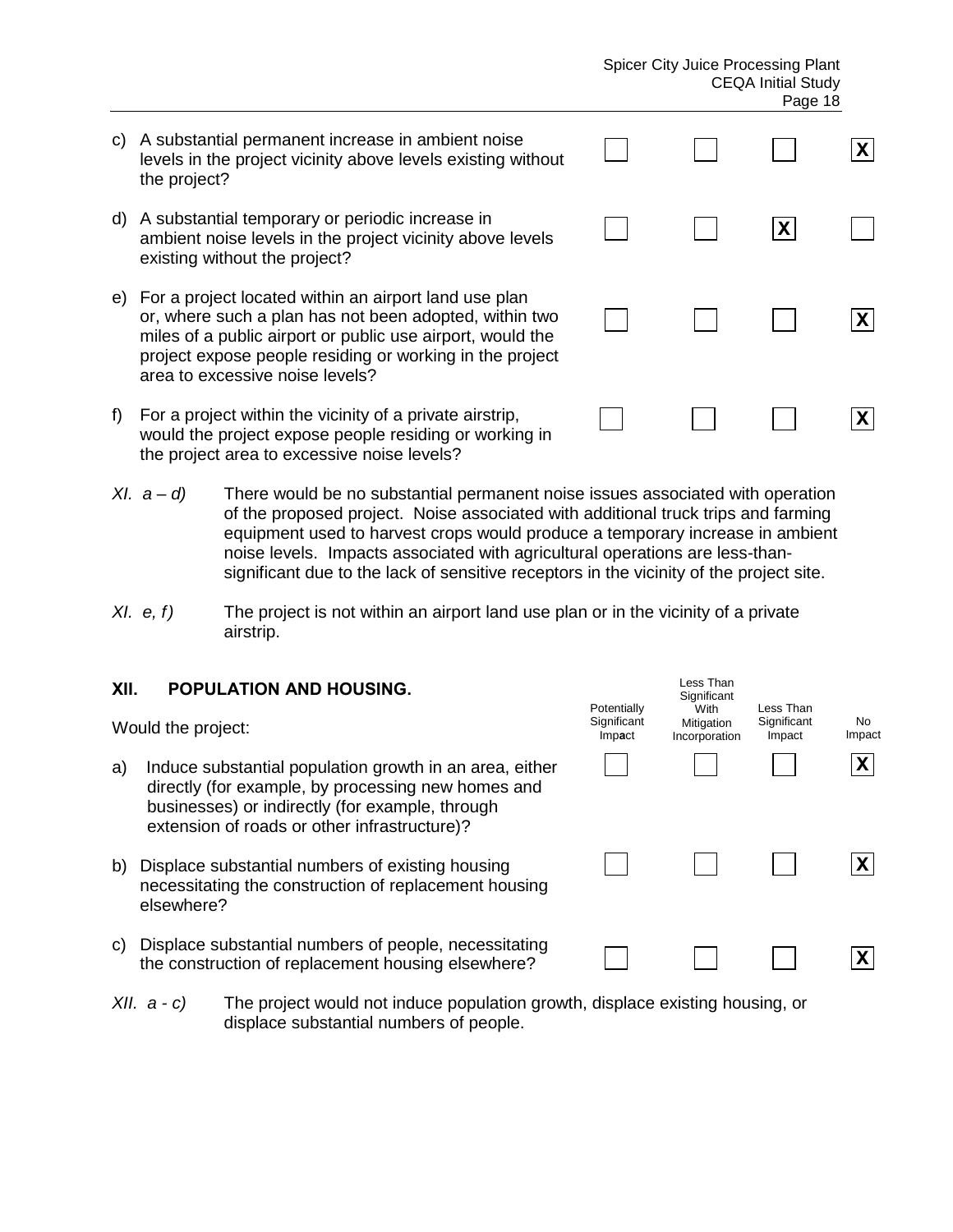|                                                                                                                                                                                                                       |                                                                                                                |                                                                                                                                                                                                                                                                                                                                                                                            |                                      |                                                                 | ı ayu ıu                           |                                           |  |
|-----------------------------------------------------------------------------------------------------------------------------------------------------------------------------------------------------------------------|----------------------------------------------------------------------------------------------------------------|--------------------------------------------------------------------------------------------------------------------------------------------------------------------------------------------------------------------------------------------------------------------------------------------------------------------------------------------------------------------------------------------|--------------------------------------|-----------------------------------------------------------------|------------------------------------|-------------------------------------------|--|
| XIII.<br>a)                                                                                                                                                                                                           |                                                                                                                | <b>PUBLIC SERVICES.</b><br>Would the project result in substantial adverse                                                                                                                                                                                                                                                                                                                 | Potentially<br>Significant           | Less Than<br>Significant<br>With<br>Mitigation                  | Less Than<br>Significant           | No<br>Impact                              |  |
|                                                                                                                                                                                                                       |                                                                                                                | physical impacts associated with the provision of new or<br>physically altered governmental facilities, need for new<br>or physically altered governmental facilities, the<br>construction of which could cause significant environmental<br>impacts, in order to maintain acceptable service ratios,<br>response times or other performance objectives for any<br>of the public services: | Impact                               | Incorporation                                                   | Impact                             | $\mathsf{X}$                              |  |
|                                                                                                                                                                                                                       | Fire protection?                                                                                               |                                                                                                                                                                                                                                                                                                                                                                                            |                                      |                                                                 |                                    | $\boldsymbol{X}$                          |  |
|                                                                                                                                                                                                                       |                                                                                                                | Police protection?                                                                                                                                                                                                                                                                                                                                                                         |                                      |                                                                 |                                    | $\mathsf{x}$                              |  |
|                                                                                                                                                                                                                       | Schools?                                                                                                       |                                                                                                                                                                                                                                                                                                                                                                                            |                                      |                                                                 |                                    | X                                         |  |
|                                                                                                                                                                                                                       | Parks?                                                                                                         | Other public facilities?                                                                                                                                                                                                                                                                                                                                                                   |                                      |                                                                 |                                    | $\boldsymbol{\mathsf{X}}$<br>$\mathbf{x}$ |  |
|                                                                                                                                                                                                                       | XIII. a)<br>The project would not result in the need for new or physically altered<br>governmental facilities. |                                                                                                                                                                                                                                                                                                                                                                                            |                                      |                                                                 |                                    |                                           |  |
| XIV.                                                                                                                                                                                                                  |                                                                                                                | <b>RECREATION.</b>                                                                                                                                                                                                                                                                                                                                                                         | Potentially<br>Significant<br>Impact | Less Than<br>Significant<br>With<br>Mitigation<br>Incorporation | Less Than<br>Significant<br>Impact | No<br>Impact                              |  |
| a)                                                                                                                                                                                                                    |                                                                                                                | Would the project increase the use of existing<br>neighborhood and regional parks or other recreational<br>facilities such that substantial physical deterioration of<br>the Plant would occur or be accelerated?                                                                                                                                                                          |                                      |                                                                 |                                    | $\mathbf{X}$                              |  |
| b)                                                                                                                                                                                                                    | the environment?                                                                                               | Does the project include recreational facilities or<br>require the construction or expansion of recreational<br>facilities which might have an adverse physical effect on                                                                                                                                                                                                                  |                                      |                                                                 |                                    | X                                         |  |
| The project would not affect the use of existing recreational facilities, does not<br>XIV. a, b)<br>include recreational facilities, nor does it require the construction or expansion of<br>recreational facilities. |                                                                                                                |                                                                                                                                                                                                                                                                                                                                                                                            |                                      |                                                                 |                                    |                                           |  |
| XV.                                                                                                                                                                                                                   |                                                                                                                | <b>TRANSPORTATION/TRAFFIC.</b>                                                                                                                                                                                                                                                                                                                                                             |                                      | Less Than                                                       |                                    |                                           |  |
|                                                                                                                                                                                                                       | Would the project:                                                                                             |                                                                                                                                                                                                                                                                                                                                                                                            | Potentially<br>Significant           | Significant<br>With<br>Mitigation                               | Less Than<br>Significant           | No                                        |  |
| a)                                                                                                                                                                                                                    |                                                                                                                | Cause an increase in traffic which is substantial in relation<br>to the existing traffic load and capacity of the street system<br>(i.e., result in substantial increase in either the number of<br>vehicle trips, the volume to capacity ratio on roads, or                                                                                                                               | Impact                               | Incorporation                                                   | Impact<br>X                        | Impact                                    |  |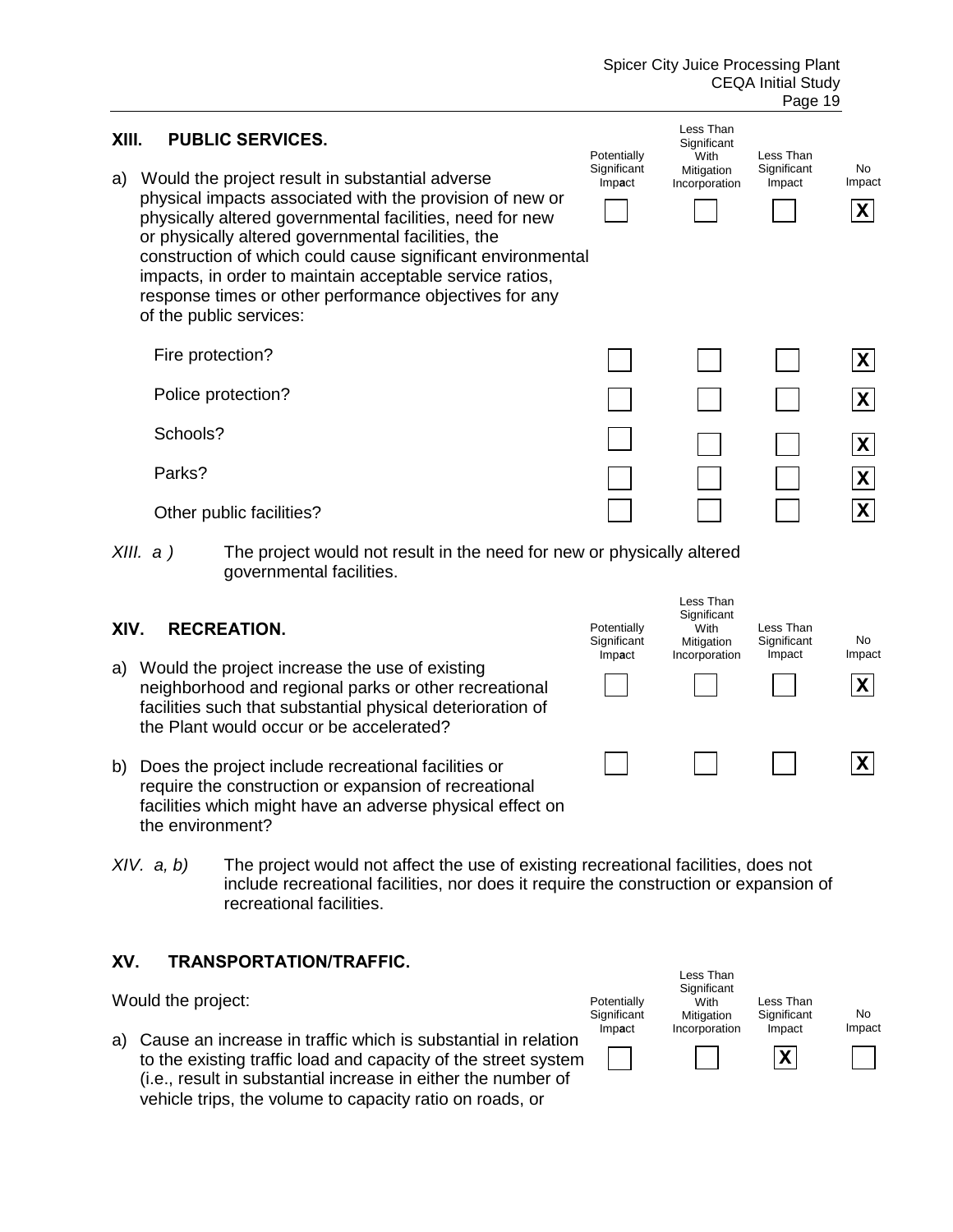Less Than **Significant** 

**X**

congestion at intersections)?

- b) Exceed, either individually or cumulatively, a level of service standard established by the county congestion management agency for designated roads or highways? c) Result in a change in air traffic patterns, including either an increase in traffic levels or a change in location that results in substantial safety risks? d) Substantially increase hazards due to a design feature (e.g., sharp curves or dangerous intersections) or incompatible uses (e.g., farm equipment)? e) Result in inadequate emergency access? f) Result in inadequate parking capacity? g) Conflict with adopted policies, plans, or programs supporting alternative transportation (e.g., bus turnouts, bicycle racks)? **X X X X X X**
- *XV. b)* The project may add up to 18 heavy duty diesel truck round trips on the busiest day. The Kern County Roads Department requires a site-specific traffic analysis for any project that will add more than 25 additional truck trips per day. The increase in traffic does not appear to represent a significant adverse impact. Kern County staff did not express concern over the issue during informal consultation.
- *XV. b g)* The project would not generate new or changed air traffic patterns. The project would also not result in inadequate emergency access or parking capacity, or conflict with adopted policies, plans, or programs supporting alternative transportation.

 The proposed area would be used for agricultural purposes, requiring the use of farm equipment for planting and harvesting various annual crops.

## **XVI. UTILITIES AND SERVICE SYSTEMS.**

- Would the project: a) Exceed wastewater treatment requirements of the applicable Regional Water Quality Control Board? b) Require or result in the construction of new water or wastewater treatment facilities or expansion of existing facilities, the construction of which could cause significant environmental effects? **X X Potentially Significant** Imp**a**ct With Mitigation Incorporation Less Than **Significant** Impact No Impact
- c) Require or result in the construction of new storm water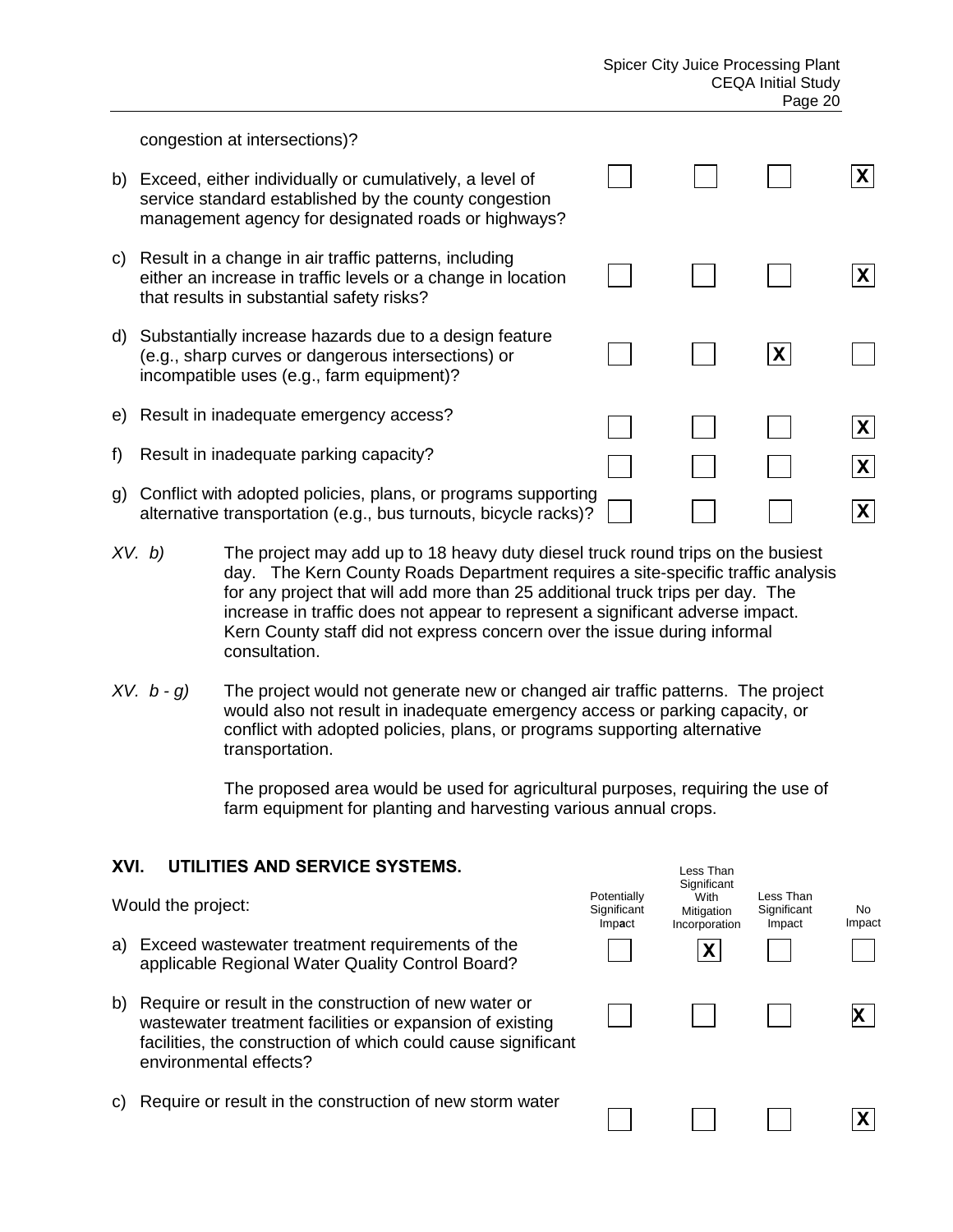drainage facilities or the expansion of existing facilities, the construction of which could cause significant environmental effects?

| d) | Have sufficient water supplies available to serve the project<br>from existing entitlements and resources, or are new or<br>expanded entitlements needed?                                                                               |  |  |
|----|-----------------------------------------------------------------------------------------------------------------------------------------------------------------------------------------------------------------------------------------|--|--|
| e) | Result in a determination by the wastewater treatment<br>provider which serves or may serve the project that it has<br>adequate capacity to serve the project's projected demand in<br>addition to the provider's existing commitments? |  |  |
| f  | Be served by a landfill with sufficient permitted capacity to<br>accommodate the project's solid waste disposal needs?                                                                                                                  |  |  |
| Q) | Comply with federal, state, and local statutes and regulations<br>related to solid waste?                                                                                                                                               |  |  |

- *XVI. a)* The Central Valley Water Board would issue WDRs to regulate the discharge of wastewater on the project site. A monitoring program would be adopted with the revised WDRs requiring the performance of the Reuse Area to be monitored and to assure that compliance limits would be met. If necessary, corrective action measures can be implemented by the project proponent. With the mitigation measures included to address potential impacts from the Water Quality section, no significant impacts are anticipated.
- *XVI. b)* The project would not result in the construction of new water or wastewater treatment facilities or expansion of existing facilities.
- *XVI. c,d)* The project would have no impact on storm drainage or water supply facilities.

#### **XVII. MANDATORY FINDINGS OF SIGNIFICANCE.**

- a) Does the project have the potential to degrade the quality of the environment, substantially reduce the habitat of a fish or wildlife species, cause a fish or wildlife population to drop below self-sustaining levels, threaten to eliminate a plant or animal community, reduce the number or restrict the range of a rare or endangered plant or animal or eliminate important examples of the major periods of California history or prehistory?
- b) Does the project have impacts that are individually limited, but cumulatively considerable? ("Cumulatively considerable" means that the incremental effects of a project are considerable when viewed in connection with the effects of past projects, the effects of other current projects, and the effects of probable future projects)?

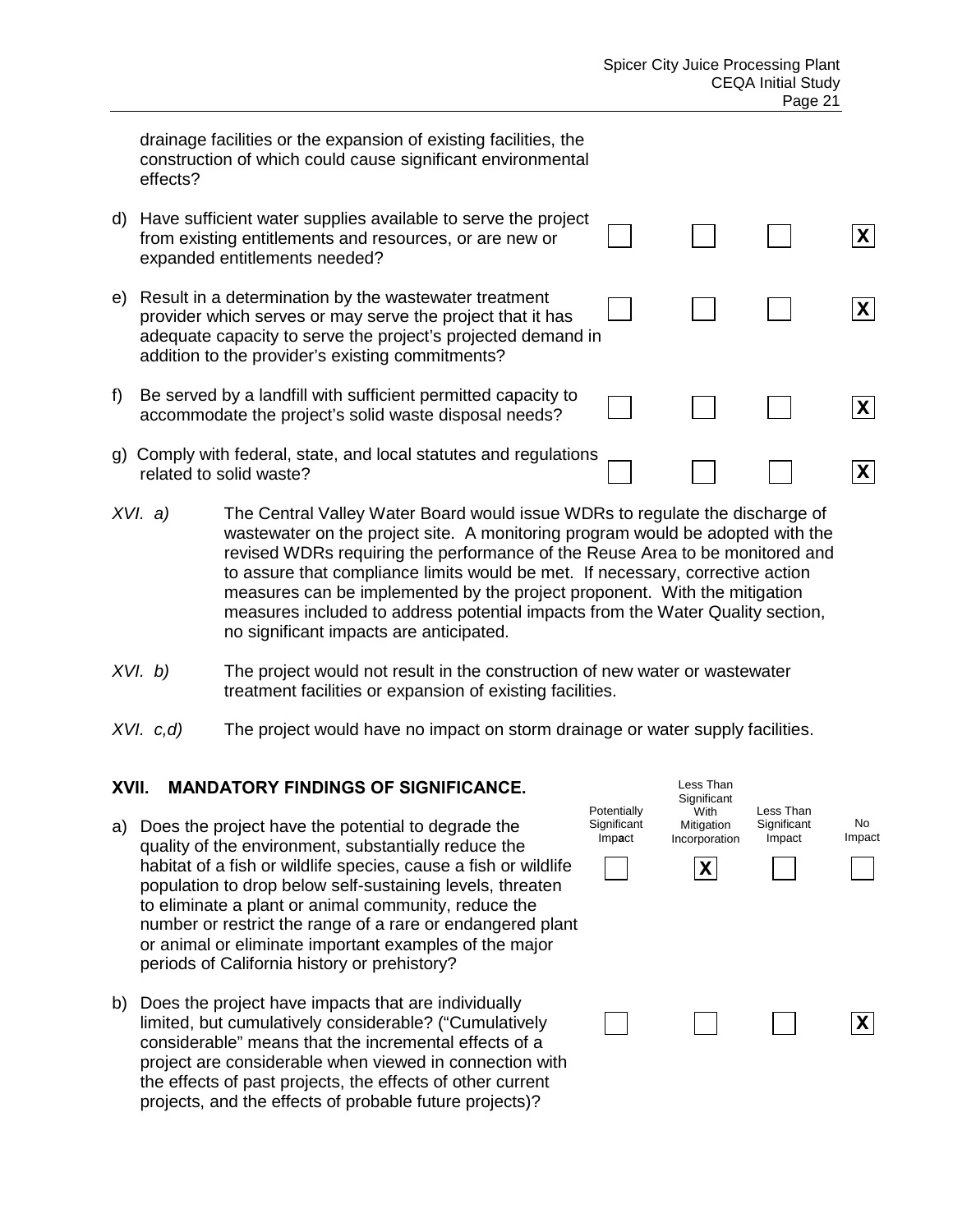**X**

- c) Does the project have environmental effects which will cause substantial adverse effects on human beings, either directly or indirectly?
- *XVII. a)* The project has very limited potential to adversely affect groundwater quality. With the mitigation measures included to address potential impacts from the Water Quality section, no significant impacts are anticipated.
- *XVII. b, c)* The project does not significantly contribute to cumulative impacts, nor would substantial adverse effects occur on human beings.

## **MITIGATION MEASURES**

The Waste Discharge Requirements would implement the following mitigation measures (addresses *Checklist Item VIII a)*):

- *1*) A limit on the monthly average wastewater flow to no more than 38,500 gallons per day and the maximum daily flow to no more than 500,000 gallons per day.
- *2*) The concentration of dissolved oxygen in the wastewater ponds must not fall below 1.0 mg/L. Pond freeboard of at least 2 feet must be maintained, plus sufficient additional freeboard in October to store wastewater in addition to wet season rainfall.
- *3*) Wastewater application to the Reuse Area must be consistent with agronomic rates and discharge to any portion of the Reuse Area where soil is saturated will be prohibited.
- *4)* Solids produced at the Plant must be properly managed and disposed of.
- *5)* Within 180 days of adoption of the Waste Discharge Requirements, the project proponent must have prepared and begun implementation of a salinity source control plan.

#### **ENVIRONMENTAL FACTORS POTENTIALLY AFFECTED**

The environmental factors checked below would be potentially affected by this project:

- 
- 
- **x** Biological Resources **□ Cultural Resources** □ Geology/Soils<br>□ Hazards & Hazardous Materials **x** Hydrology/Water Quality □ Land Use/Planning □ Hazards & Hazardous Materials **x** Hydrology/Water Quality
- **□** Mineral Resources **x** Noise **□** Population/Housing
- **□** Public Services **□** Recreation **x** Transportation/Traffic
- 
- **□** Aesthetics **□** Agricultural Resources **□** Air Quality
	-
	-
	-
	-
- **x** Utilities/Service Systems **x** Mandatory Findings of Significance
- -
- 
- 
-